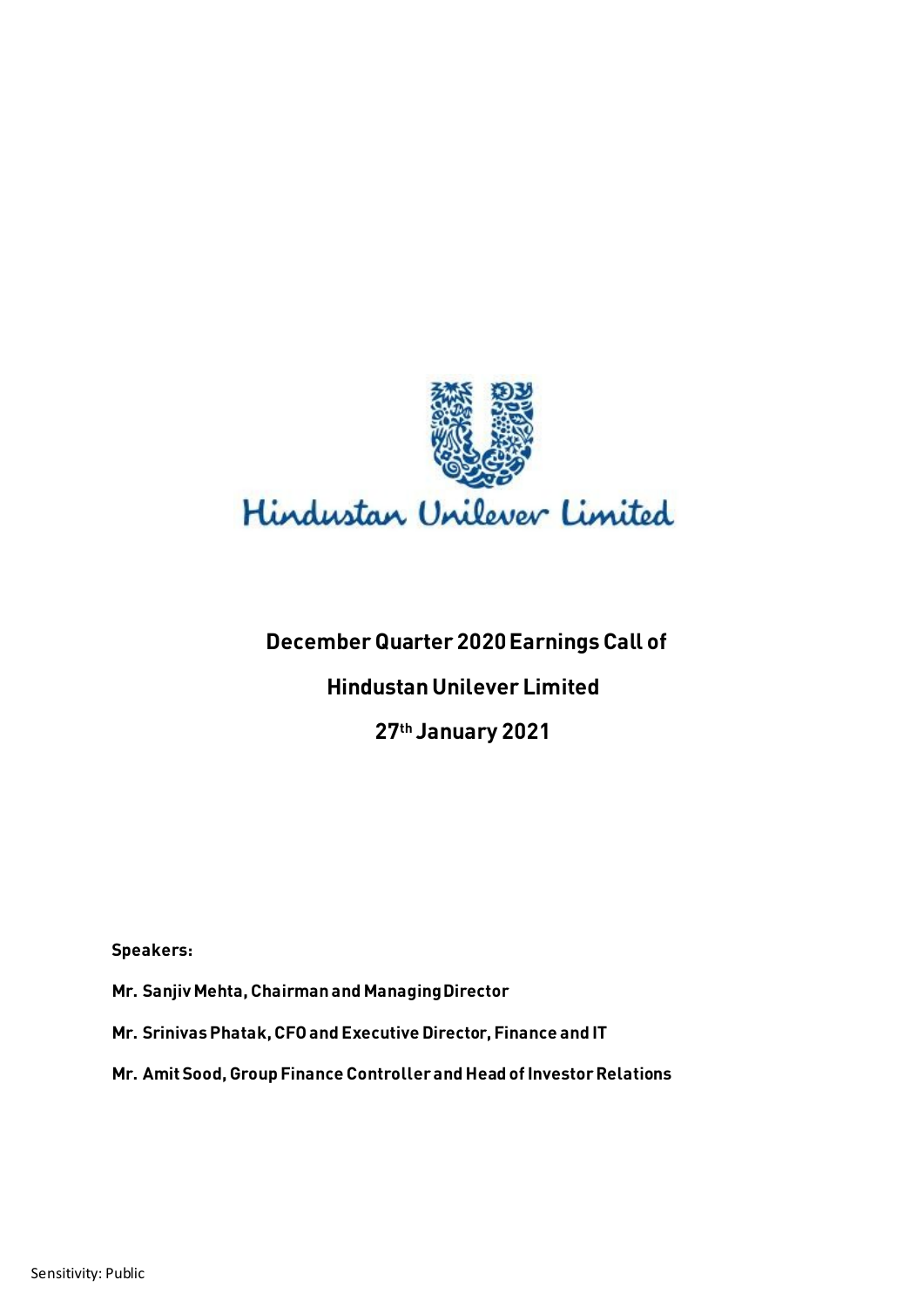

#### **Operator**

Ladies and gentlemen, good day, and welcome to Hindustan Unilever Limited Conference Call for December Quarter 2020. As a reminder all participant lines will be in the listen-only mode and there will be an opportunity for you to ask questions after the presentation concludes. Please note that this conference is being recorded.

I now hand the conference over to Mr. Amit Sood, Group Controller and Head of Investor Relations. Thank you, and over to you, sir.

#### **Amit Sood**

Thanks, Steven. Good evening, and welcome to the conference call of Hindustan Unilever Limited. We will be covering this evening the results for the quarter ended 31<sup>st</sup> December 2020. On the call from HUL end is Mr. Sanjiv Mehta, Chairmanand Managing Director; and Mr. Srinivas Phatak, Chief Financial Officer, HUL. We hope that you are staying safe and healthy.

As is customary, we will start the presentation with Sanjiv sharing his perspective on market and then overview on how we are navigating the current environment. Then Srinivas will share with you our performance for the quarter with category highlights and our outlook for the future.

Before we get started with the presentation, I would like to draw your attention to the safe harbor statement included in the presentation for good order's sake. I request all of you to please pay close attention to Sanjiv's and Srinivas'smessages over the next 30 minutes. We will be addressing upfront a lot of questions, which are likely to be top of mind for the analyst and investor community.

With that, over to you, Sanjiv.

#### **Sanjiv Mehta** *Hindustan Unilever Limited*

Hi. Good evening, everyone, and thank you for joining us on the call today. I wish you and your loved ones a safe, healthy and a very happy 2021. Before I get into the results, I would like to start with a sense of gratitude about being safe and healthy and would like to thank every member of team HUL. I am very proud of the efforts of all our employees and partners, our frontline heroes in factories and sales for the outstanding commitment and hard work that they have shown in the most difficult circumstances. They have exemplified the meaning of perseverance and resilience. For me, it is an honor to lead them and to serve our consumers.

I will today take a bit more time and have some more flesh to the bone on many of the issues that we have faced. So,let me first start by talking about our strategy. 2020 has been a year of pandemic, disruption, disorder and loss, yet it has also been the year, which has marked the triumph of human resilience, agility, grittiness, fortitude and very importantly, compassion. In these challenging times, our clear and compelling strategy remains consistent. We remain focused to deliver on our strategic agenda of consistent, competitive, profitable and responsible growth.

To weather the current storm, like seasoned sailors, we have adjusted our sails, which has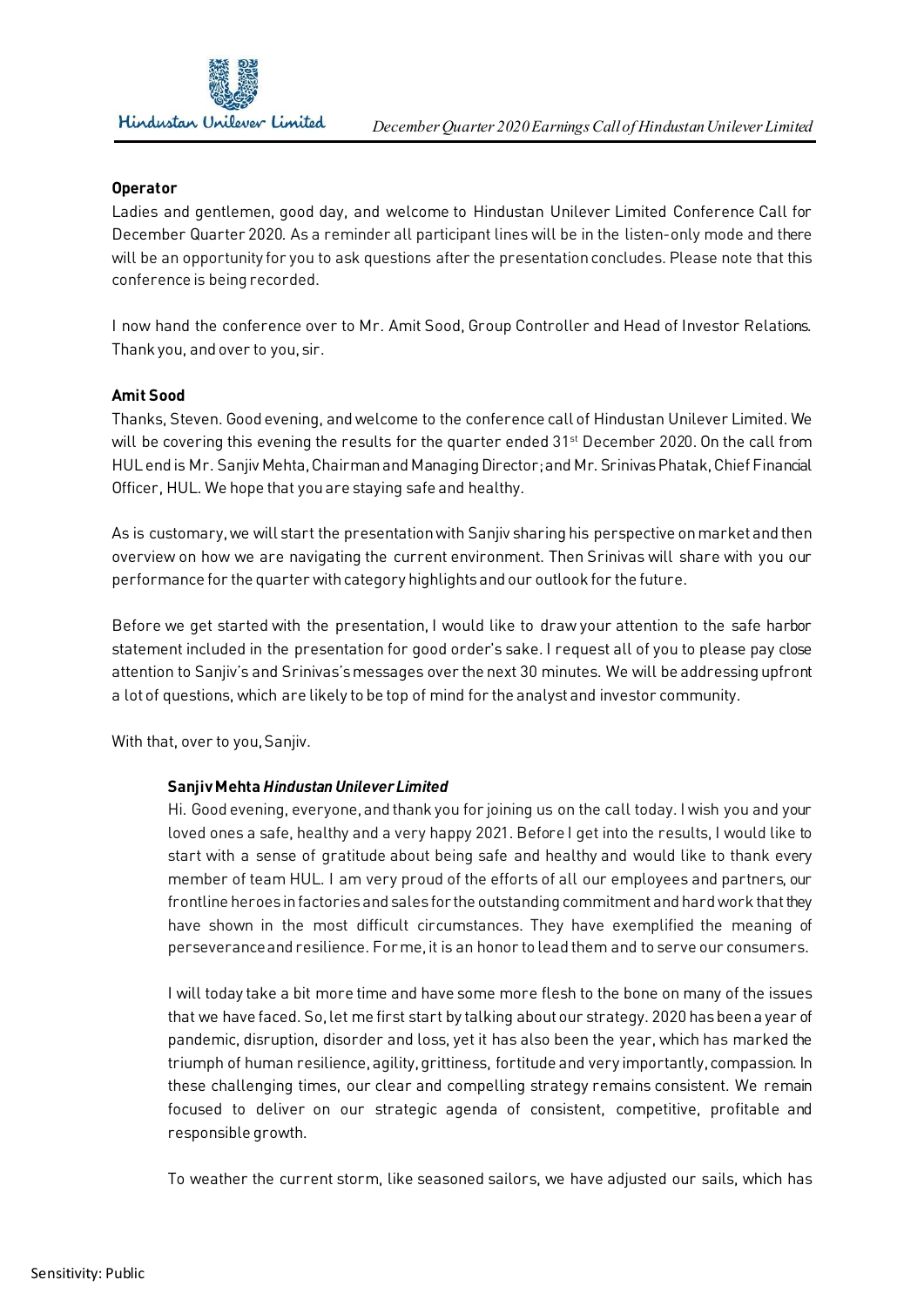helped us to navigate the crisis. Our 5 growth fundamentals and the COVID priorities have enabled us to maintain consumer connectedness while embracing speed and agility in operations.

On to the macroeconomic front. In this quarter, India saw the impact of COVID-19 receding, we are extremely grateful for the speed with which the government is rolling out the COVID vaccines. The count of the daily new cases in the country has come down substantially. At one stage, it was about to touch 100,000 cases a day, and now it is in the vicinity of 15,000. Recovery rates are high and mortality rates continue to remain low.

Mobility is on the rise as people are increasingly stepping out of their homes, just like we have done, and we are taking this call fromour office today. After witnessing a sharp contraction in GDP of 15.7% in the first half, the Indian economy is exhibiting stronger-than-expected pickup in recovery, which is also very clear with the IMF forecast for '21, which has come out a day or two back. The timely and decisive measures taken by the government and RBI are indeed helping the country be put back on the path to recovery.

Now from an FMCG market perspective, we did see the growth reviving in the last 3 months. The overall market growths have inched up to 5%. And within this, rural and smaller towns continue to lead the growth while the metros and big cities are improving progressively. From a channel lens, general trade and e-commerce continue to rise the tailwinds, while modern trade is slowly mounting a comeback. The megatrends of COVID-19, health and hygiene continue to drive demand. With the increase in mobility, we believe, the discretionary categories and out-of-home consumption has also started to improve.

On the commodities front, we have been witnessing unprecedented inflation, especially in tea prices and the palm oil prices, which have gone up by 40% to 50%. Buoyed by COVID-19 vaccine rollouts and the faster than expected recovery in global economy, crude prices too have gone up sequentially. We believe the inflation in select categories is likely to continue in the near term.

COVID-19 has brought to the forefront some very clear trends, like demand for health and hygiene, in-home consumption, e-everything and resurgence of the humble grocer. Leveraging these trends we swiftly pivoted the organization to serve these demand spaces and landed relevant innovations. We also accelerated our journey in e-commerce and strengthened the execution in the traditional trade through our E-RTM initiatives.

The COVID-19 pandemic has fundamentally reshaped how we look at and approach hygiene. Practicing hygiene is no more a problem-solution based approach, it is increasingly now becoming a lifestyle need. We launched the Nature Protect Hygiene range, a powerful multicategory hygiene mix that is designed for new normal. Powered by plant-based actives, the Nature Protect range includes surface disinfectants, germ removal detergent, fruit and veggie disinfectant, on-the-go hygiene sprays and wipes. I would certainly urge you to try them. They are available online.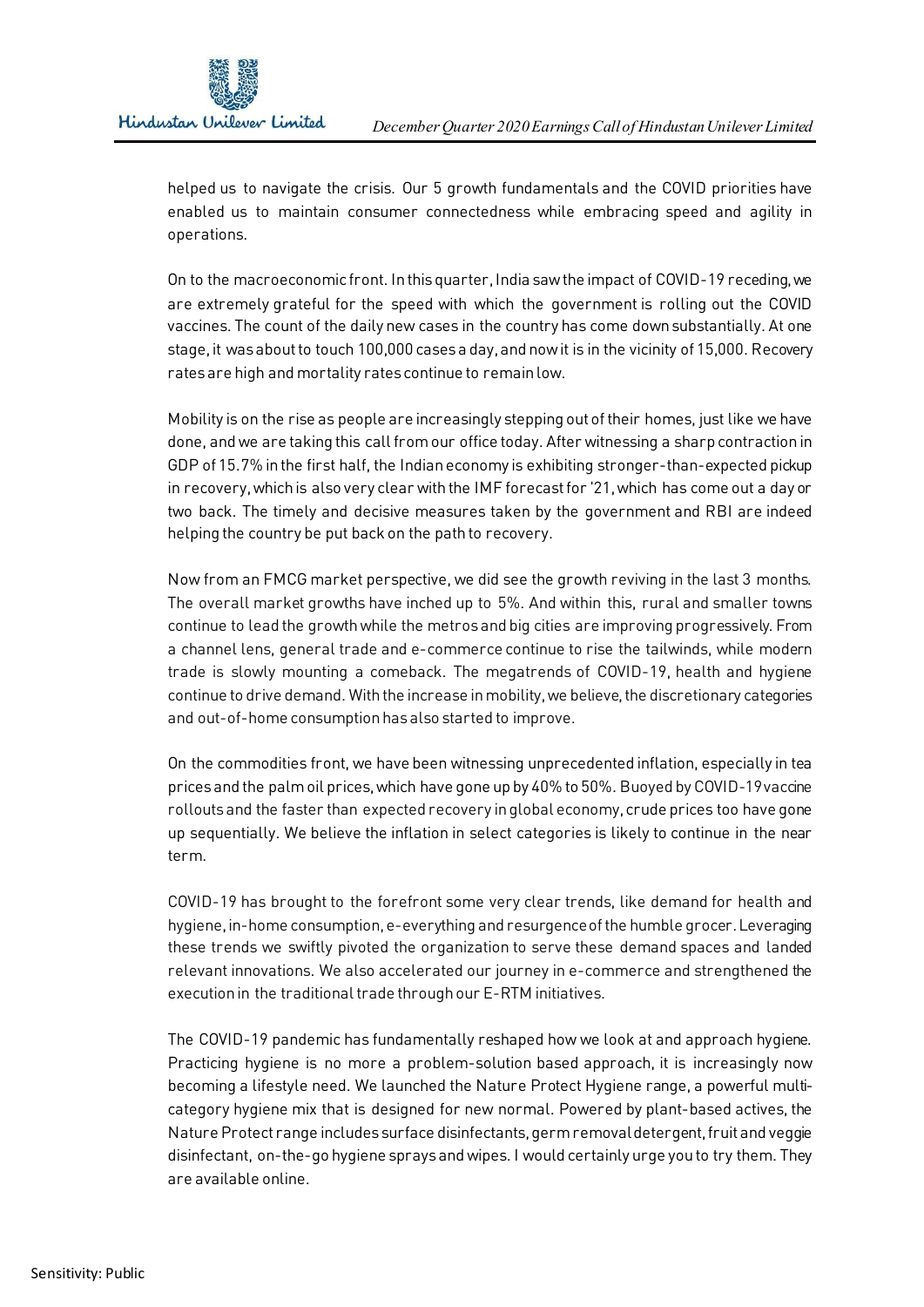We have also launched Domex toilet cleaner with the power of sodium hypochlorite, which is proven to destroy the virus in just 60 seconds. Surf Excel, which is known to fight tough stains, introduced a variant, "Active Hygiene" with hygiene boosters proven to remove 99.9% of viruses.

We have introduced new hygiene products in Lifebuoy. Lifebuoy laundry sanitizer is an antigerm post-wash liquid, which has a very special formula that removes 99.9% invisible germs post wash, which ordinary detergent wash may not always remove.

Lifebuoy Germ Kill Spray. While we always remember to sanitize our hands, we often forget the germs on surfaces that are frequently touched. Lifebuoy has introduced instant germ kill spray that kills illnesses-causing bacteria and viruses instantly.

During the pandemic, in-home cooking has picked up and along with it, the daily chores to clean dishes. Taking this head on, Vim introduced its new Matic Dishwash range, especially designed to remove the tough Indian grease. Given the low penetration of dishwashers in India, this is yet another market development initiative which will help us build and premiumize the utensil cleaning segment in the country.

Adding to the convenience, we have expanded a range of offering into multiple formats like the Surf Excel smart spray with a stain lifting technology, surely a smart way to remove stains. Lifebuoy has introduced multipurpose germ protection wet wipes for on-the-go germ protection needs and Domex has dropped multipurpose disinfectant surface spray, which contains sodium hypochlorite that kills infection-causing germs.

As a fall out of COVID-19, another mega trend that has emerged is the need for nutrition and stronger immunity. With the relaunch of Plus range from the house of Horlicks, we made strategic intervention into the high sciences space of adult nutrition. Talking about Horlicks Protein Plus, Indian diet sometimes may be insufficient to meet the RDAs of protein. Horlicks Protein Plus encourages Indian adults, to fight protein deficiency every day by making "Protein ka Routine". It is a scientifically formulated high protein nutritional beverage for adults that contains a triple protein blend of whey, soy and casein, which is known to support muscle maintenance and growth. I would again urge you to please use this range.

We have also launched Horlicks Mother's Plus, which has been scientifically designed keeping in mind the nutritional requirements of pregnant and lactating women. It contains 25 vital nutrients that are important to provide optimal nutrition for the mother's health and baby's growth. Another one from Horlicks is the Women's Plus. Research shows that 1 in 2 women over the age of 30 have a risk of low bone density, and hence, requires bone-building nutrients. The Women's Plus with its advanced CALSEAL formula has 3 nutrients: calcium, vitamin D and K2, proven to support bone health.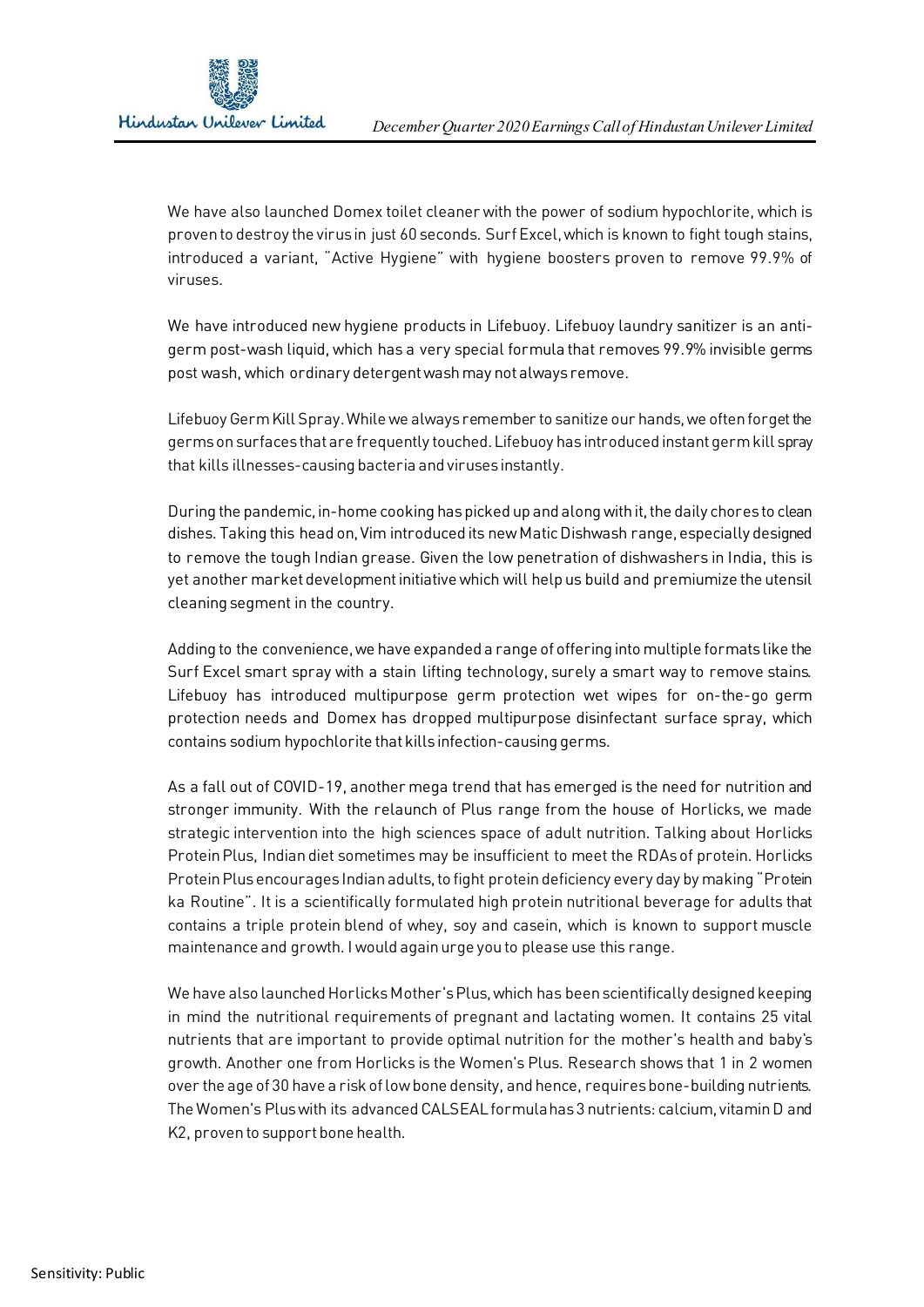

In the space of in-home consumption, we have launched Kissan Peanut Butter, which contains 100% real peanuts from the farms of Gujarat. It is naturally an excellent source of protein and zinc. One serve of Kissan Peanut Butter (30 grams),hasas much quantity of protein as 1 glass of cow's milk. We've also introduced a new variant of Bru instant coffee, Bru Veda, a great tasting instant coffee infused with ayurvedic ingredients like ginger, black pepper, tulsi, palm jaggery and coriander seeds, known to ease the symptoms of cold and cough.

New Knorr Chicken Cube is a unique product that is made with best quality chicken and a special blend of spices to give you the flavour of slow cooked chicken instantly without any added preservatives.

We have strengthened our play in the skincare and haircare categories by landing new innovations. Let me talk about a few.

With the launch of Vaseline 2 in 1 Anti-Bacterial hand cream, we have combined skin moisturizing with germ protection for soft and hygienic hands in one go. Clinic Plushasimbibed Egg Protein in its shampoos that nurture hair strands to give strong and shiny hair. Another innovation in hair care comes from TRESemmé, which has launched deep smoothing serum and mask providing frizz-free, shiny and vibrant hair.

As you can see in the last 9 months, we have stepped up innovation intensity significantly in our business. Winning in channels of future like e-commerce was a strategic imperative for us even before the pandemic. With consumer preference for e-everything, there are clear tailwinds for this business. As consumers gets used to assortment and convenience of e-commerce, we believe this will continue to stick. We have a strong portfolio of products with the right pack price architecture, exclusively designed for e-commerce. Surf Excel Matic value pack offers value to the consumers and is economically viable from a last-mile delivery perspective. We are seeding e-comm first brands like Nature Protect. We are bringing premium offerings like hair masks and serums, which form part of the haircare regime of consumers who shop on this channel.

Our focus on building perfect store online and driving everyday great execution has ensured best-in-class online availability and discoverability of our products. Consequentially, we continue to gain sharesin e-commerce and the current shares are higher than the pre-COVID levels. E-commerce channel contribution for us has doubled year-on-year basis. Our growth momentum has picked up significantly and our growths in this channel are now 2x versus December Quarter 2019.

Sharpening our execution focus, we continue to expand our direct coverage and are back to pre-COVID levels. We have significantly increased our assortments, which is now higher than the pre-COVID levels. Rural has become the driver of growth, and we have doubled down to capture this opportunity. Our network of Shakti entrepreneurs today is at 1.36 lakhs and has doubled from the 2016 levels. This rural channel of ours is growing at twice the rate versus 2019. In December quarter, we have deployed more than 8 lakh outdoor assets in rural areas.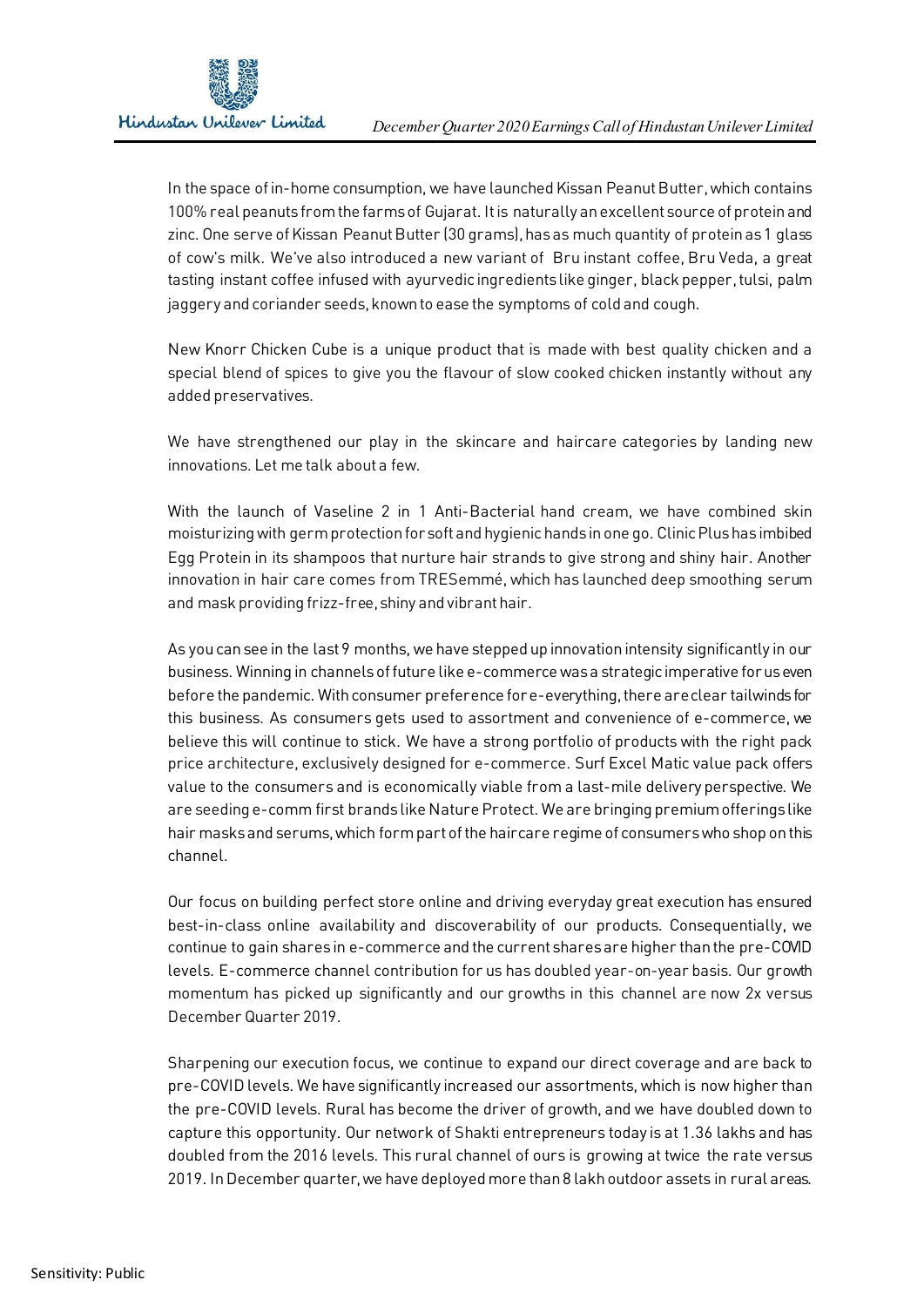

This has enabled us to augment the physical reach of our products with mental reach, especially in many of the media-dark geographies.

As digitization has picked up rapid pace, technology adoption has become a clear imperative. GT is now more open to the adoption of technology. At HUL, we have always worked with and for the Kirana stores. We are driving our Connected Stores Program to digitally rewire the traditional trade ecosystem, and we see this as a clear competitive advantage.

Shikhar, our e-B2B ordering app isnow available in3.4 lakh stores. Our orders per month have gone up by 6x versus the December Quarter '19 baseline, indicating an active participation from the retail stores.

We continue to make strong progress on our 5 COVID priorities. We remain committed to ensure full safety and well-being of our people. On the supply front, all our factories and depots are operational and service levels are back to pre-COVID levels. As I already spoke earlier, keeping our fingers on the pulse of consumers, we have invested significantly behind rolling out innovations. At the same time, we have repurposed our brands to drive relevance to the consumers. We have committed INR 100 crores in the fight against coronavirus and have been deploying these fundsin a manner which servesthe best interest of our Nation. We continue to embrace cost agility in operations. Our focus behind driving savings and preserving cash has allowed us to preserve the sanctity of our business model.

Now if we look at our performance in the current quarter, there are a couple of standouts. First, this has been another quarter where we have delivered competitive growth, our business fundamentals remain strong with 86% of our business gaining relative penetration basis Kantar world panel on last 3-month basis, 86% of our business is gaining volume shares. With reported turnover growth of 20% and profit after tax growth of 19%, we can say that we have sustained strong performance. Health, hygiene and nutrition, which forms about 80% of our portfolio, continues to grow in double digits for the second quarter running. We have also seen significant improvement in discretionary and out-of-home categories as well. These are extremely attractive categories and the improvement in growth is directly linked to increase in mobility. This has enabled the business to gain sequential momentum and our performance is improving every quarter.

Sustainability is fully integrated into our strategy. We believe business has to be purpose-led and future-fit, and that is what drives superior performance. The very business of doing business responsibly brings benefits to the society. Through HUF, our foundation, and its partners, we have cumulatively created 1.3 trillion liters of water conservation potential, working in thousands of villages. 76% of our tomatoes and 78% of our tea are being sourced from sustainable sources. At the exit of 2020 calendar year, more than 67% of our plastic footprint is now in recyclable form. In 2020, we also collected and processed ~58,000 tons of plastic which is about 60% of the total plastics that we use. Till date, we have touched the lives of 150 million people through our 'Swachh Aadat, Swachh Bharat'initiative. 4 Suvidha centres have been operational in Mumbai, and I am pleased to inform you that on the occasion of our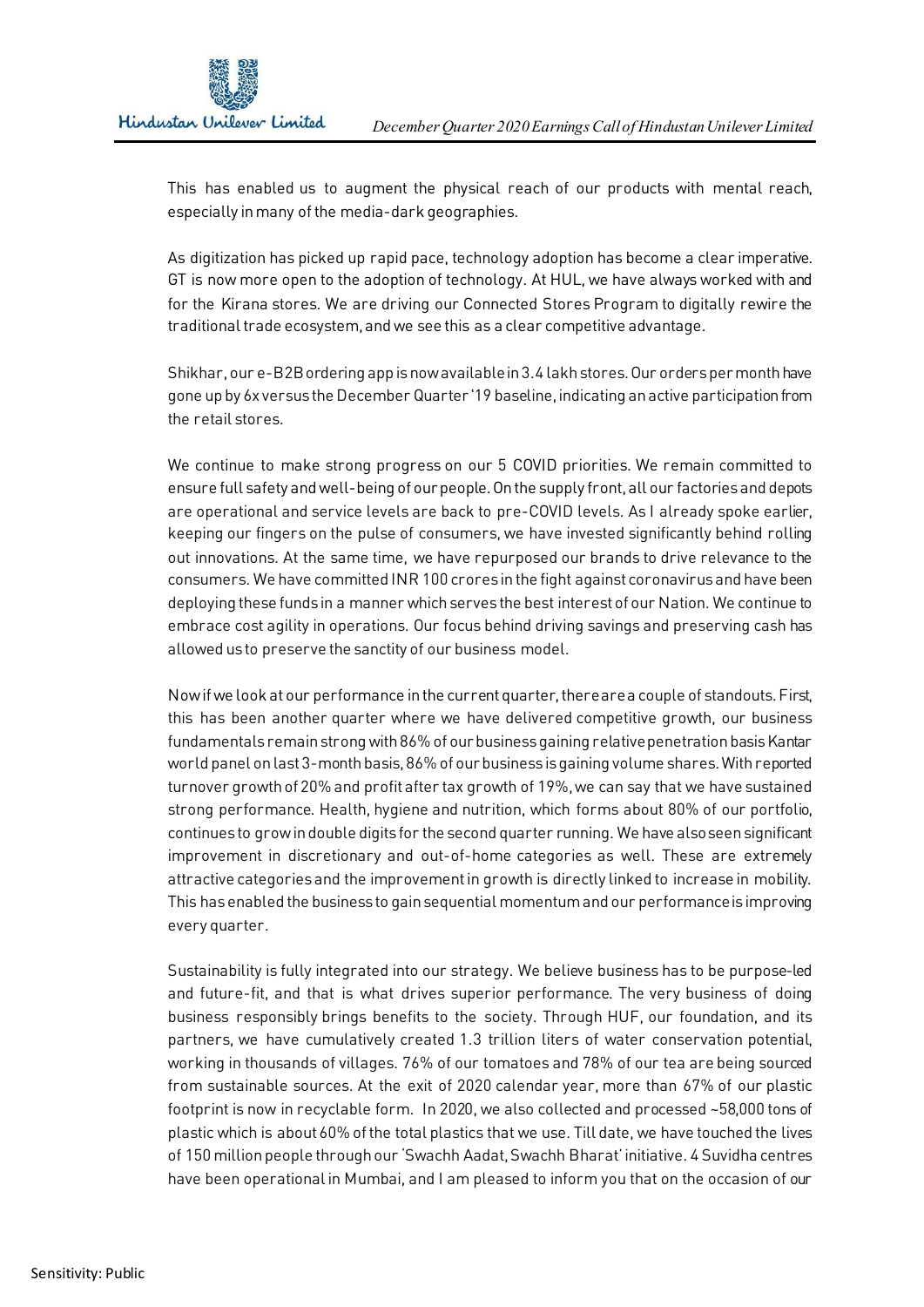

Republic Day yesterday, we inaugurated the fifth Suvidha centre in Kurla East.

Our water conservation initiative under HUF have also helped generate 30 million person days employment. Nearly 4.5 million people have been benefited under Prabhat. 136,000 Shakti entrepreneurs are getting opportunities to enhance their livelihood.

So as I look forward, the near-term demand outlook is improving, and we expect to see improvement in urban while rural should continue to be resilient. Inflationary pressures are building up in select commodities, and we will manage them judiciously. I am confident that we are well positioned to capture the growth opportunity and accelerate the momentum. With that, let me hand over to Srini to cover the details of our quarter's performance.

But before I hand it over to him, I have a very pleasant task of thanking Srini. He has been a fantastic partner. I amextremely delighted that Srini is going to Unilever headquarters in U.K. and will be occupying a very important position as Executive Vice President, Financial Control and Risk Management. Another quality product of HUL goes and occupies a senior position in Unilever. I amsure all of you would like to congratulate him and wish him well.

I am also very pleased to announce the appointment of Ritesh Tiwari, subject to government approvals, as CFO of HUL and Vice President Finance of Unilever South Asia. He is a homegrown talent, has done a fabulous work in Unilever and now returns home. I am sure many of you know him. I am absolutely certain that like his great predecessor, he will take the finance function to the next level of excellence. Even as we imagine being done with this crisis, crisis, ladies and gentlemen, is surely not done with us. So please keep physical distance, wear your mask and keep washing your hands with soap and water or use sanitizer.

As a great brand, Lifebuoy purposefully said in its public service message at the beginning of the pandemic, use any soap. With that, over to you, Srini.

#### **Srinivas Phatak**

Thank you, Sanjiv. Good evening, everyone. So,let me start by giving a bit of a flavor of some of the financials and category dynamics.

As Sanjiv said, during the quarter, our growth was competitive and profitable. In the quarter, we saw economic activity picking up and FMCG growth reviving. And more than 86% of our business has been gaining relative penetration and volume shares. Our reported turnover growth stood at 20%, including the nutrition business and acquisition of VWash. On a like-tolike basis, if we remove the mergers and acquisitions, our domestic consumer business grew by about 7% with UVG of about 4%.

More importantly, we have seen a strong sequential pickup and we expect this to continue. Seven of our categories, namely, Household Care, Skin Cleansing, Hair, Oral, Tea, Nutrition and Packaged Foods have grown in double digits, and this augurs very well. c.80% of our business,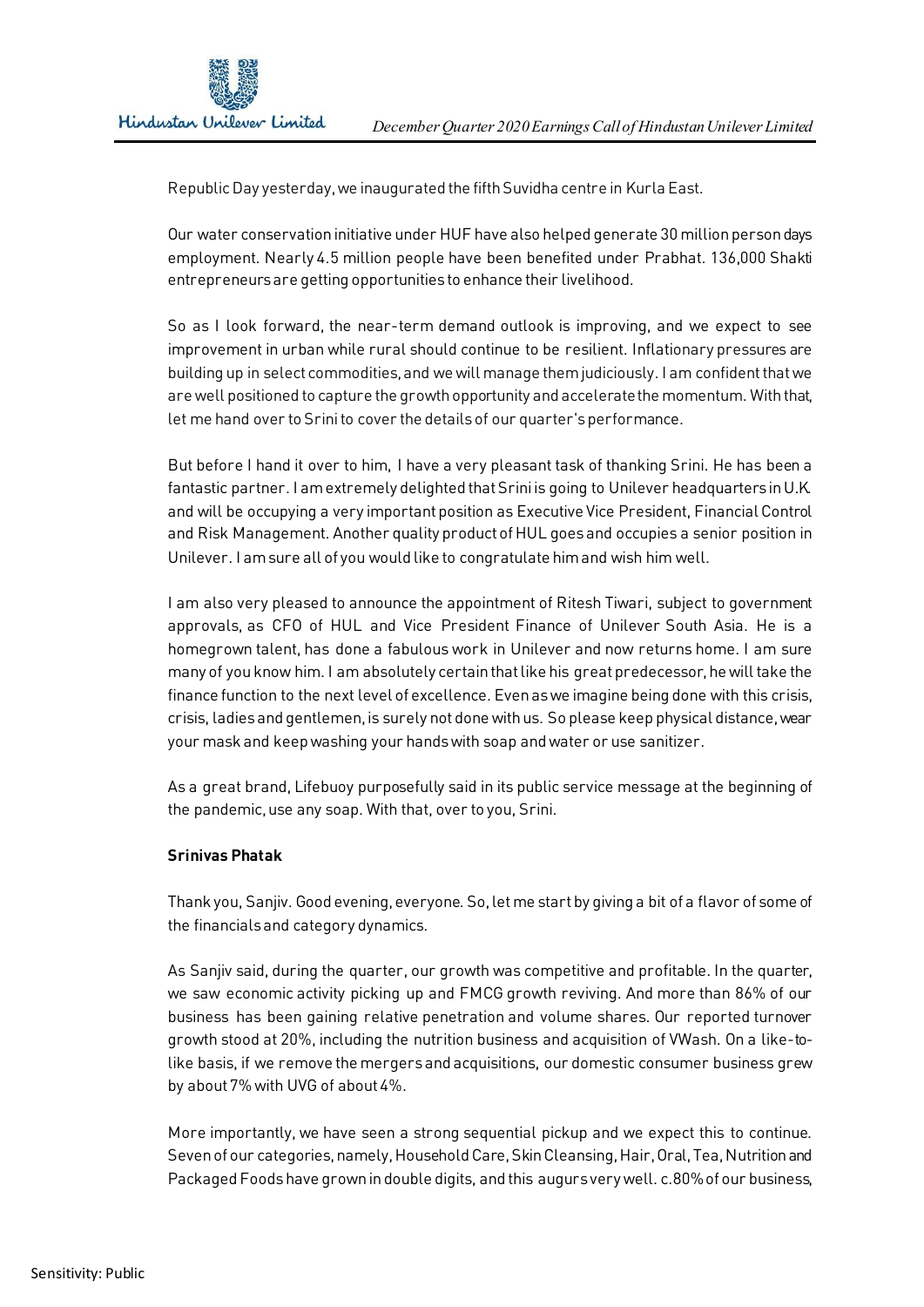

which is in the space of health, hygiene and nutrition has grown at 10% again for one more quarter. We will talk a little more about growth when we get into the category slides, but let me spend a little bit of time talking through the bottom line.

The net profit after tax for us grew by 19% at INR 1,921 crores. The overall EBITDA margins were closer to the range of about 24.5% and remained quite healthy. You would appreciate that our year-on-year comparison on margins gets distorted on account of many factors, but more importantly, the nutrition merger. So,what we are also doing is to give you a bit of a flavor on the sequential movement that's really comparing the September quarter margins with December quarter and giving you a flavor of that. On such a lens,if you see, sequential margins for us have been lower by about 100 basis points.

Now if I look at some of the key drivers, clearly, from cost of goods sold, notwithstanding that there has been inflation, we've had many positives. The first one really has been a significant improvement to our mix, whether it's category, divisionor premium. For example, many of our premium segments in categories such as skin cleansing, tea and hair are now growing and growing very well.

We have also taken up prices, and that has partly negated the higher commodity cost especially in Tea. So, on a sequential basis, we have seen a cost improvement of about 90 basis points. Employee expenses are also lower by about 20, and this is a line that we continue to manage well while continuing to leverage the synergies from the Nutrition business. And if you see the third element is from other operating income, on a sequential basis, we have seen about a 10 basis point improvement. So, if I really add these up, about 120 basis points of sequential improvement you would see in these 3 lines.

I think the two places where we are significantly stepping up our investments is really in terms of our BMI spend behind our brands and spend behind the other expenses, which is really going to do all elements including our capabilities.

Let me first take our BMI. On a sequential basis, our BMI is higher by about 180 basis points. Importantly, we have actually increased our absolute spends by about INR 250 crores. This is important for us as demand is reviving, we are continuing to invest for growth, and we are going to support our innovations.

You heard from Sanjiv, he spent a bit of time explaining to you, giving you examples and we'll also touch a little more in the category section. Our spends are competitive and our share of voice is higher than the previous quarter. For sure, there is also a bit of the media rates normalizing, where we did enjoy some discounts early on, but that started to normalize. But all in all, we are investing for growth. We are investing to really capture the opportunity.

You'll also see that on other expenses, on a sequential basis, you would have seen an increase of about 40 basis points. Actually, the other expenses, as you are all well aware, is a wide spectrum of costs. There is supply chain costs, which are non-material. There are general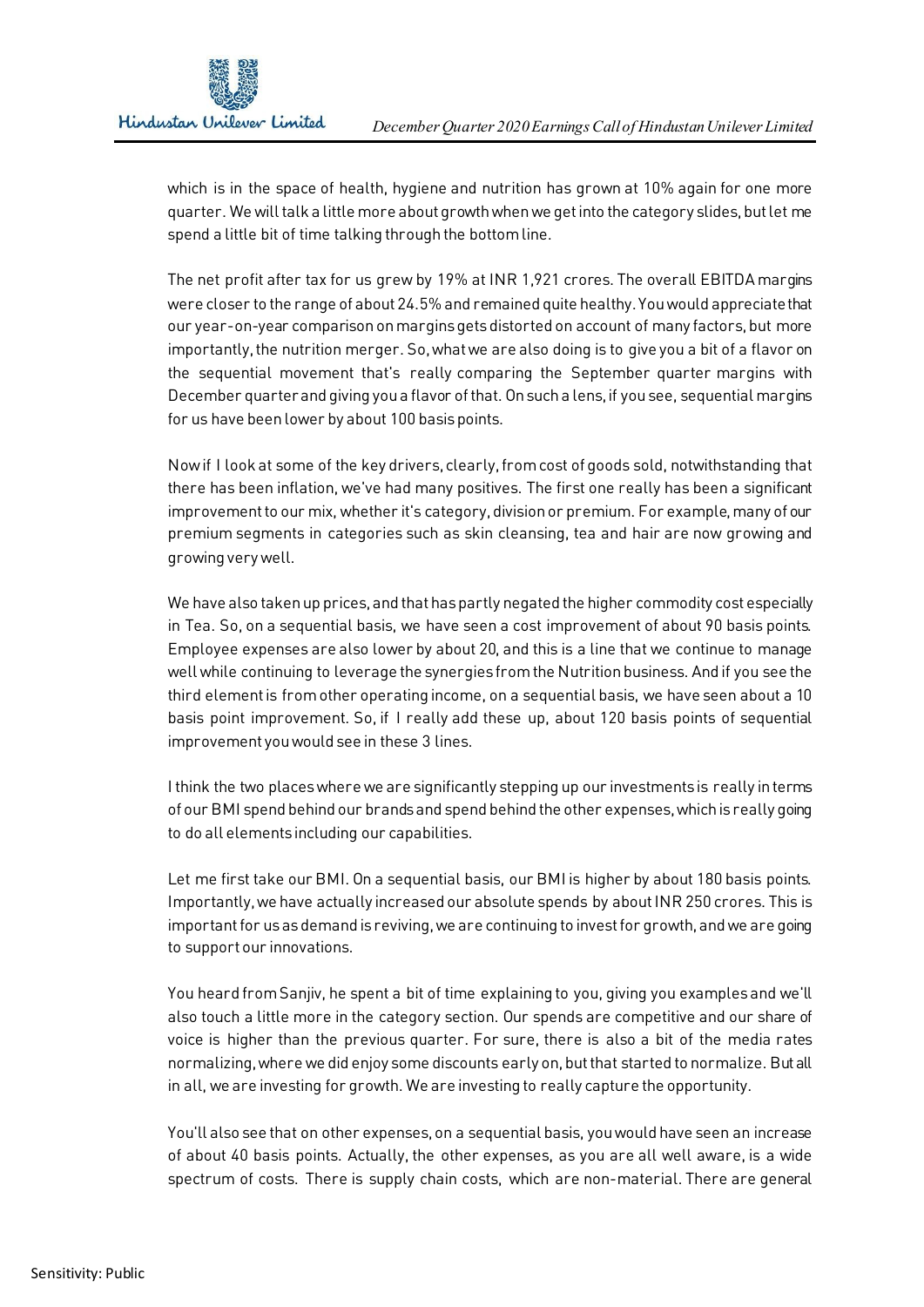

overheads, there are sales overheads. In June quarter and September quarter, we were a bit circumspect given the lockdowns and the disruptions, and we held these expenses very, very tight. But now as we are seeing demand revive, we are investing ahead of the curve to capture growth opportunities. We are investing into our go-to-market, into our e-route to market, into the channels of the future and our capabilities. These investments will help us bring the long term and deliver the long-term competitive advantage.

Now if you look at a quick construct of the divisional group, BPC has come back strongly. It was flat in September quarter. We are now growing at about 9%. Foods & Refreshment has continued to sustain the momentum of 19% at similar levels of September quarter. More important is Nutrition business with supply issues being resolved and now growing in double digits.

Our Home Care, as Sanjiv also explained, has been an issue of category consumption. Again, when you strip it out, Household Care does well, but laundry specifically has been impacted because of category consumption. But as mobility is improving and people are coming back to offices, schools are reopening, we have started to see a sequential pickup. So clearly, we'll now see every month sequentially the growth trajectory is looking better and the growth trajectory is looking up. Having said that, in aggregate, our growth has continued to be competitive.

A bit of a flavor in Home Care. Sanjiv did talk about our launch of Nature Protect across categories and Vim Matic, which is really addressing a new need as well as premiumizing. All in all, it helped sustain a double-digit quarter, one more quarter of double-digit growth in Household Care. I have spoken to you about the sequential improvement and the category performance of fabric. But more important within this, when you look at some of the premium formats of liquids, they continue to do well, whether it was in September quarter. They're continuing to do very well aswe look at December quarter. And we are actually getting into the new formats, such as the Smart Spray and the Active Hygiene.

Purifiers has been a stable performance, again, enabled and led by e-commerce with our portfolio now really reshaped to play and win in this channel.

When it comes to Beauty & Personal Care, it's been a broad-based growth across all categories. Our Skin Cleansing continues to be stellar with high double-digit growth led by Lifebuoy. What is very pleasing is that the premium parts of our portfolio, whether it's Dove or Pears have now started to revive, and we have seen them growing double digits.

Lux, which has been more in the Beauty space has picked up growth even in the previous quarter and it's likely to continue. We did talk about significant inflationary pressures in Skin Cleansing. You track the commodities as well, and you are well aware of the replacement cost increases. If one needs to mitigate the cost, one needs to price up anywhere between 7% to 9%. If you need to price for margins, it's even higher.

In December quarter, we have taken up prices on our portfolio by about 2.5%. And as we speak,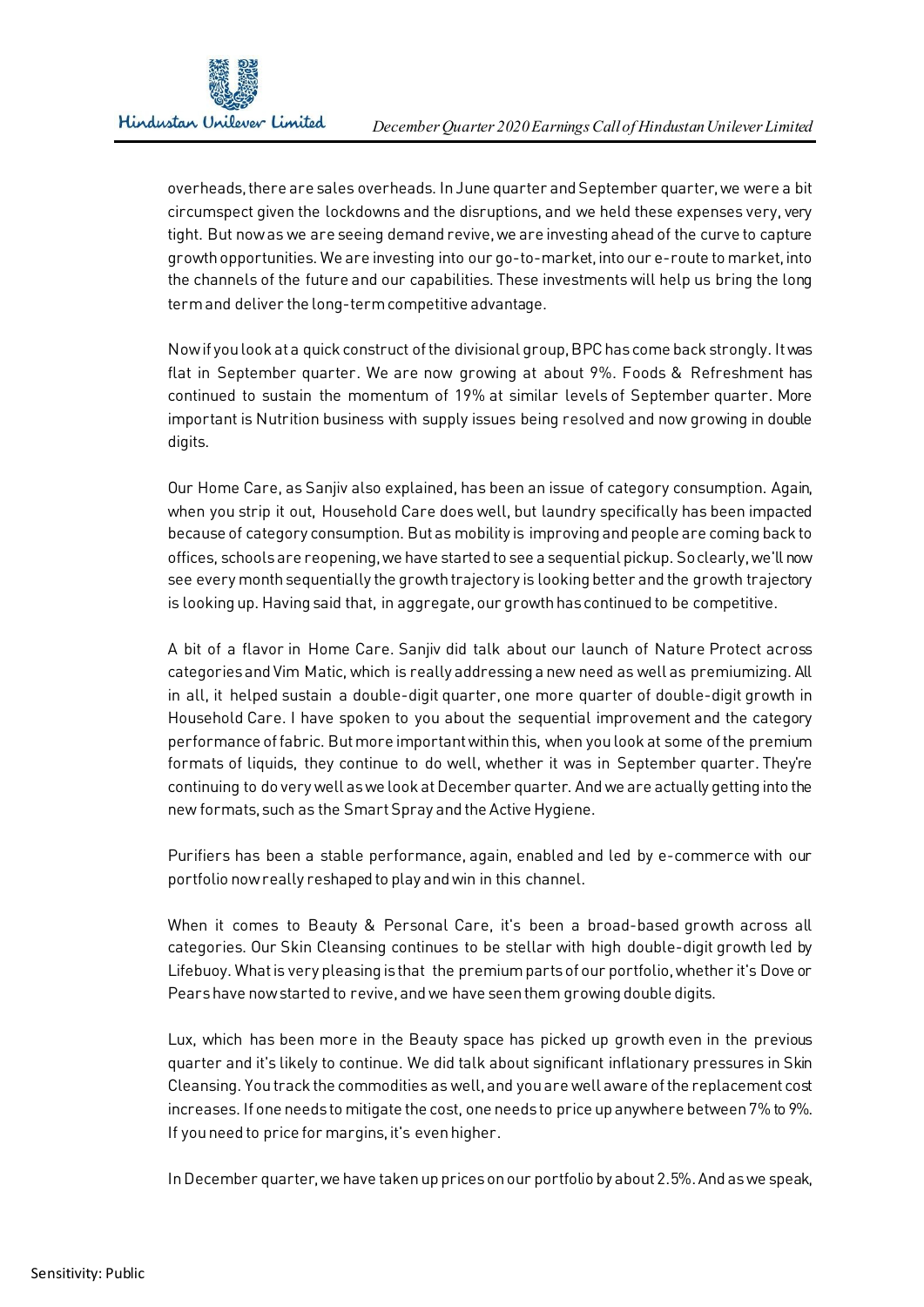

we have initiated further pricing actions, which will again tantamount to about 2.5%. So, between the 2 rounds that we have done, we have taken about 5% price increase.

While we will continue to look at all avenues in terms of managing the business model, we will continue to look at pricing with a close eye on inflation and keeping a close eye in maintaining the right price value equation from the consumer's perspective.

In Oral Care, we have seen a very strong double-digit growth led by Close Up. Pepsodent has also picked up performance in the quarter. And overall, I think the performance in Oral Care has been quite strong.

Hair, in many respects, has been stellar. We have seen double-digit growth across our brands, and it's been a broad-based performance. The consumer-focused innovationsare yielding very good results. And again, in this segment, we see that our growth will be significantly ahead of the market and anyone else.

Skin Care was a category in September quarter,we did talk to you about winter loading being a bit slower given the trade sentiment. Happy to note and happy to state that winter has picked up well with good performance coming through in Vaseline. And,in additionwe are seeing that some of the effect is also coming through in January. We have also seen facial cleansing and talc do well.

The Glow & Lovely transition has happened well and it's on course as we look at it. The first part of the communication was really landing the transition, which has gone off well. And we are now focusing our communication to drive towards demand and with the country opening up, I think, again, the communication will be apt and we are confident that those are actually going to start giving us better growth trajectory in that part of the portfolio.

Our Color Cosmetics, again, has been an important piece of our business. Done well for a long period of time and has taken a certain beating. But again, on a sequential basis, we've started to see good pickup come through in this category.

If I go to Foods & Refreshment, I think the growth momentum has been sustained, and we have seen double-digit broad-based growth. In Foods, ketchups and soups continue to do well on the back of strong consumer traction.

In Tea, performance has been stellar for a couple of quarters with high double-digit growth and across all brands. This is well ahead of the market and our calibrated approach to pricing, even sacrificing some margins, has helped us manage the Tea inflation extremely well. You would recollect that after hitting highs, some of the inflation came off but then our approach of being calibrated has enabled us to manage this well, and we are gaining share across the board and definitely from the unorganized sector.

Sanjiv did cover coffee innovations, the performance has been reasonable coming on a high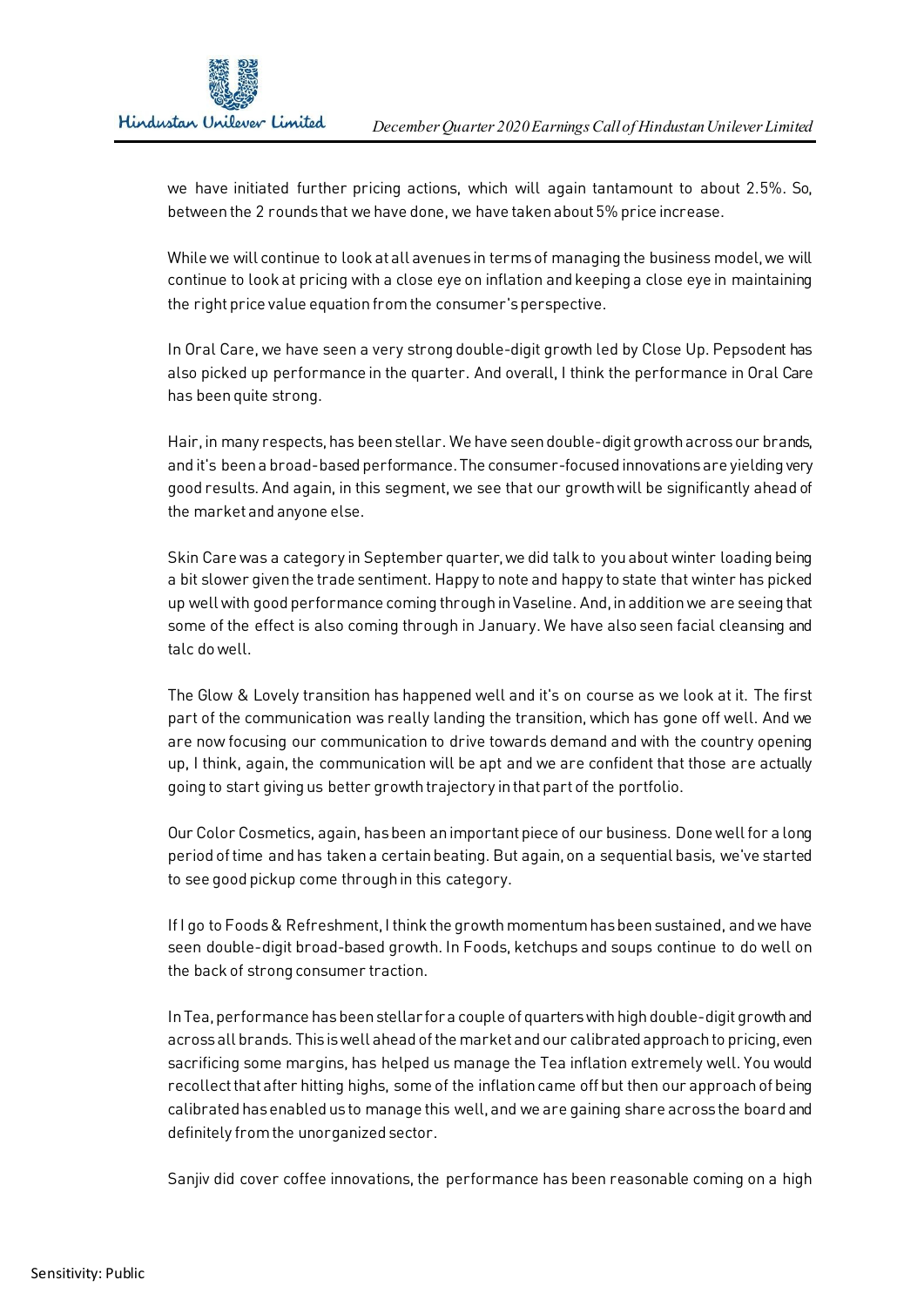

base.

And the good news is really about Nutrition. When we have spoken to you last, we said that, with the supply issues getting resolved, we should start seeing this business come back to growth, and indeed it has happened. Both Horlicks and Boost have actually grown in double digits. Sanjiv spoke to you extensively about the Plus range, which has just gone in. What I also want to tell you is, earlier in the year, we had introduced the pouch packs to make the products more affordable and drive penetration. This has landed extremely well. We are now starting to see volume growth in the 500 grams Plus segment, and we've actually gained penetration. Boost was relaunched in north and west, and we saw some good sell-ins and some share gains. So in totality, Nutrition has started to pick up the trajectory. Of course, we will have bigger opportunities in 2021 as the innovations come through. And our go to market, we will complete the job, which is likely to take about 6 months from where we sit. That is when we will start to see the next level of benefits coming through on distribution.

Ice Creams, Food Solutions and Vending which is a smaller part of our business in the quarter, did take some beating early on but sequentially, again, that's something, and I'll show you in a separate chart, is continuing to pick up.

I think this is a good summary. And perhaps we are also reaching stages, maybe it will be worthwhile to see whether this will be relevant for future. But for now, Health, Hygiene and Nutrition, as I said, has been growing at 10%. Discretionary, which was negative 25%, has now come back to minus 1%. And out-of-home is improving all the time. And when you look at health, hygiene and nutrition, it's important to also highlight that this has got the full Home Care portfolio. So, notwithstanding the category consumption being lower, I think there's a mega opportunity here.

It's also important sometimes and often a question has been asked of us saying that, post demonetization and post GST, we have come back very strong. And is it any different this time?

I think it's important for all of you to understand that in the segments which have not been impacted by lockdowns, our performance has been significantly better and have been picking up sequentially extremely well. I think the part which actually hit us hard has really been the portfolio,part really being in discretionary and part really being in out-of-home.

But I think it's important to give you a bit of a flavor. Lakmé is a business which sits in discretionary, has grown for more than 5 years in mid-teens and is highly profitable. If you look at Skin Care, again, it's been a business which has grown for us for many years in high singledigit with very strong margins. If you look at laundry, laundry actually grew close to double digits for many-many years and it significantly led value creation in all aspects of P&L. And even in Ice Cream business, grew in mid-teens with strong cash generation for many years. So, if you really look at all of these categories, these are fundamentally very attractive categories with massive growth potential.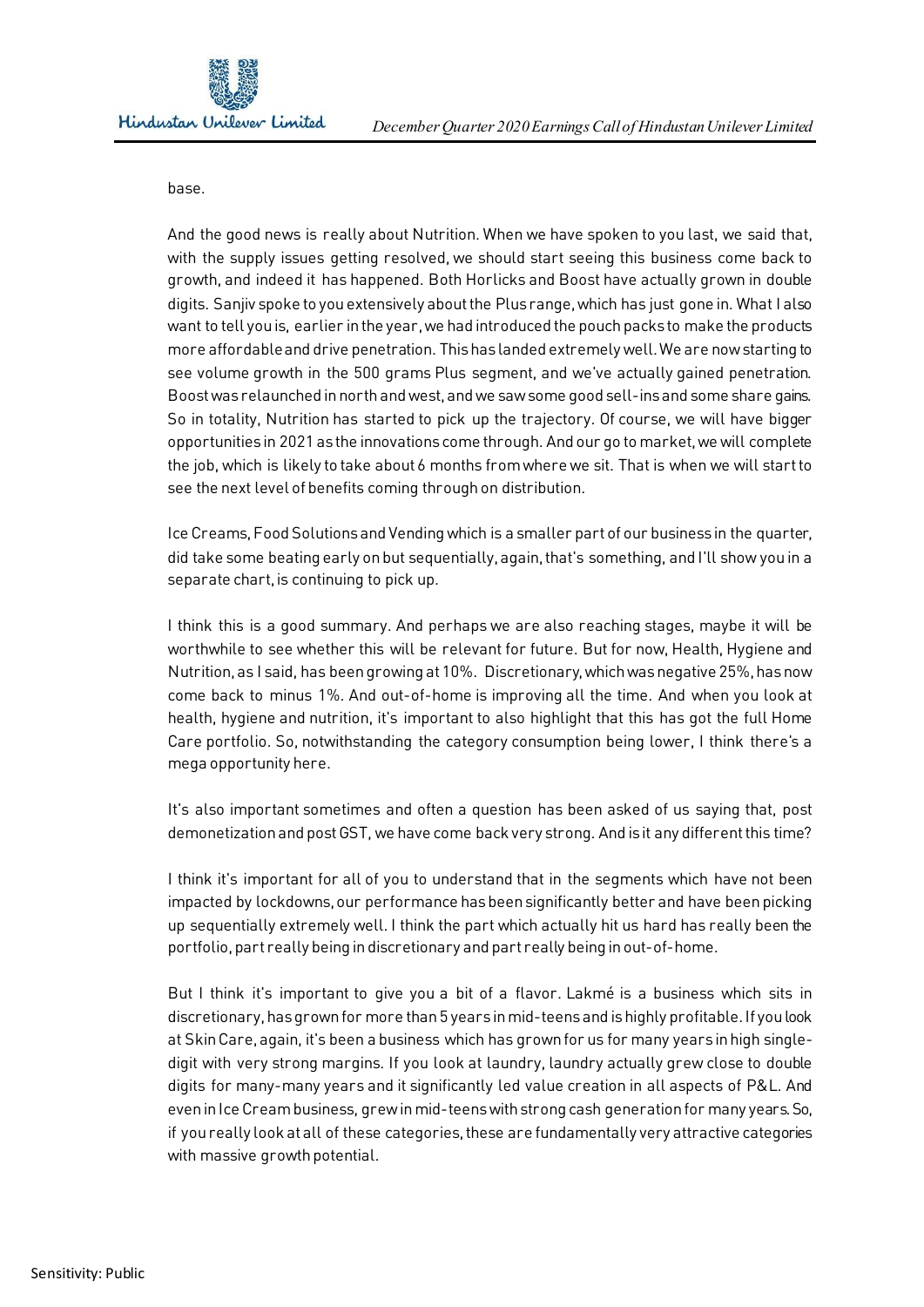

We are confident that with the sequential improvement, we'll keep getting better as the country is opening up and mobility is increasing. We do recognize that the timing of full recovery is difficult to predict. But the pace of the recovery has definitely been quite encouraging.

Now I think to talk a little bit about the profitable volume growth, I think the strategy that profitable volume growth is a centre of what we do, absolutely intact. As demand is picking up, we are clear that we will invest for growth, be it in innovations, be it in market development, be it in e-commerce, go-to-market, and we will make sure that all our spends are competitive across lines.

Yes, we do have a robust program for generating tool for growth. The mix is coming back and if augurs well, we'll get a lot more sophisticated with net revenue management and we are being judicious with pricing. We will not shy away from pricing while maintaining the right value equation. I expect that the inflationary pressures that we've seen in Tea and the inflationary pressures that we've seen in Cleansing are not small and are material. And we will continue to manage them more dynamically. But, if I have to put out a real focus, our focus for a couple of quarters would really be on driving growth while protecting our business model, but if you have to put a premium, we're actually putting a premium on growth. And why do we say that? If we get the profitable volume growth going for us, we have a demonstrated track record of driving margin expansion. We've done that for more than 8 or 9 years, and we are very confident that we will be able to come back to our mantra and our model of growth ahead of market and a modest margin expansion going forward.

But for now, I think, clearly, for the next quarter or two, the focus would really be in driving profitable volume growth. The other different cuts to really look at that would be our segmental performance. You will see that they changed slightly, but the picture broadly remains the same. And from a margin perspective, while the segmental margins continue to be very healthy in Home Care and Beauty & Personal Care, we did see an impact of Tea playing out on F&R, notwithstanding significant progress in the synergies from Nutrition. It's also that we've been investing for growth across the portfolio.

Therefore, if I now come to our December quarter summary of results, from a sales perspective, the reported growth are up by 20%, our EBITDA is up about 17%, and there are aspects of other income coming lower because of cash being paid out because of dividend and Horlicks brand acquisition and second is that we also had lower yields given the interest rate regime in the country.

Our PBT is up by 16%. Profit before exceptional items after tax is up by 15%. And net profit is up by 19%, given also that we had certain one-offs in the base.

The exceptional items continue to be restructuring of our supply chain operations and the integration of our Nutrition business. You would well know about our 9-month performance. At an aggregate, it is a 14% reported growth with a double-digit net profit increase. And if I come to one of my second last chart, it is really about the outlook looking ahead. As we've clearly articulated a couple of times during the course of this evening, the demand outlook is definitely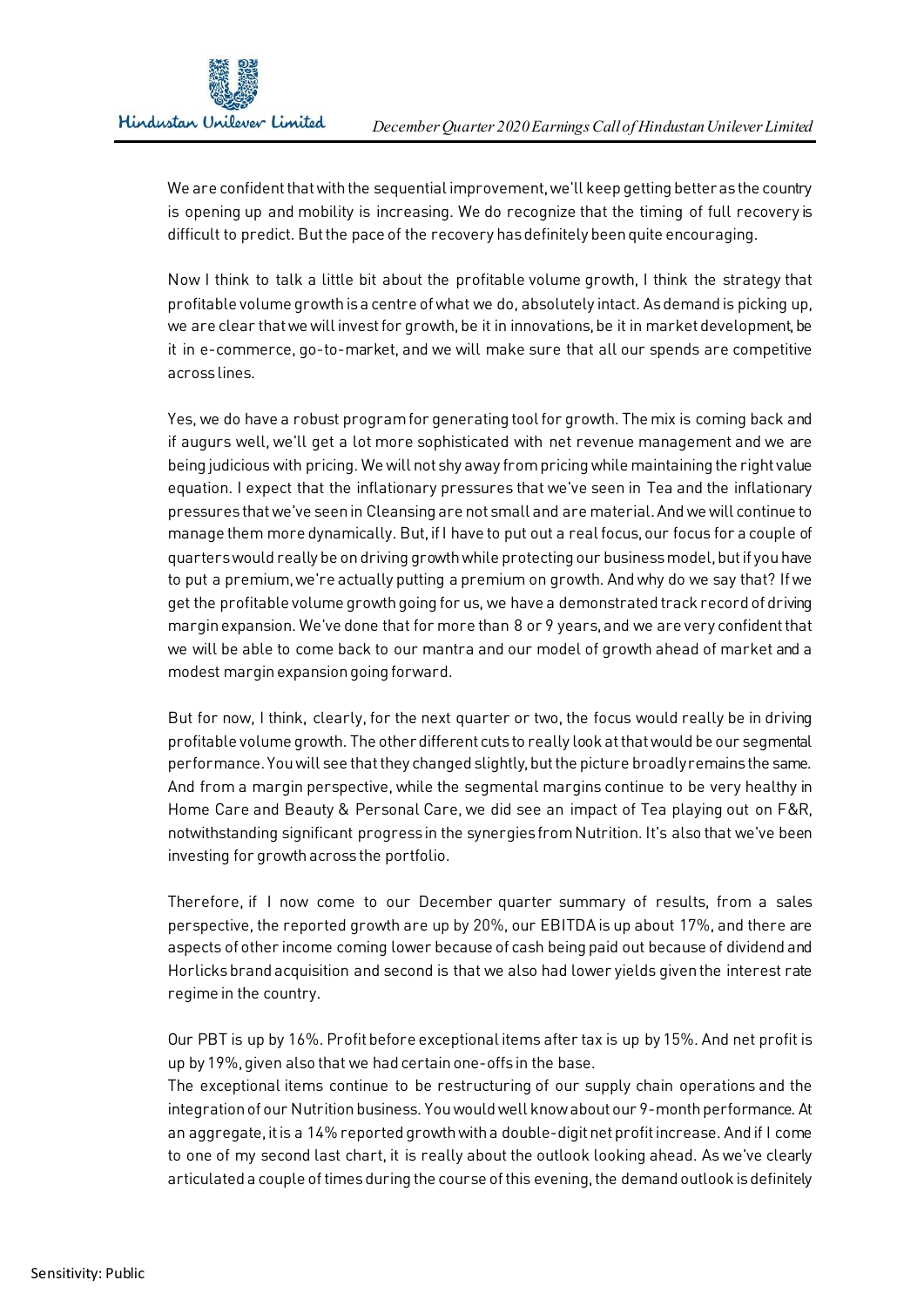

looking up. Rural is continuing to do well and growing in double digit. Urban has come back into a positive trajectory. And we do expect that barring any unforeseen events such as COVID outbreak coming back, we clearly see demand picking up. And our focus, therefore, is to really invest behind consumer-centric innovations, market development and capabilities.

We do have elevated pressures in select categories. We will look at all levers, be it mix, net revenue management, including pricing and savings to manage the business model. But overall, our focus remains to be one of delivering volume growth, which are competitive and profitable. And on the last piece, Sanjiv did share the news and I'm sure you have seen that having served this wonderful business for large parts of my career, and more importantly, in a little over the last 3 years as a CFO, now I'm actually moving to the mother ship, if I can call it that, to Unilever.

It's never easy if you've been running and brought up this business to parts, but it is an opportunity and with active encouragement from Sanjiv, I am taking that responsibility. I'll continue to hold the business until May 1. And then that's when I hand it over to my wonderful friend, Ritesh Tiwari. It's an upgrade in every sense, whether it's in terms of quality of what he will deliver or even the quality of looks. So we have got a rather impressive looking Ritesh on screen. Wide set of experiences in the business, in the function. And interestingly, Ritesh also brings to the table experiences from product, just not finance but also from demand planning, supply chain. And in his latest role, he was managing the performance management for Unilever across all the markets, and he was also the CFO for our international businesses.

So all in all, I think he is a delightful addition to South Asia. And I have no doubt that he will really take the business and the function to new heights. So that's what we had to share. And we are very happy to take any questions, and I'll hand it over to Amit at this stage. Over to you, Amit.

## **Amit Sood** *Hindustan Unilever Limited*

Thank you, Sanjiv, and thank you, Srinivas. With this, we will now move to the Q&A section. In addition to the audio, as always, our participants have an option to post questions through the web option on your screen. We will first take those questions which come through the audio line and then we'll pick the web questions. With that, I would like to hand back the call to Steven to manage the next session for us. Go ahead, Steven, over to you.

## QUESTIONS AND ANSWERS

#### **Operator**

Thank you. The first question is from the line of Abneesh Roy from Edelweiss.

## **Q- Abneesh Roy** *Edelweiss Securities Ltd.,*

Yes. Congrats, sir, on all around good show in the current context. My first question is on the brand strategy. So pure-play e-commerce kind of brand like Nature Protect, which is a very generic sounding name, unlike your specific brand names that you have. Because it's ecommerce, we'll not have much of mass media. And every other FMCG company is doing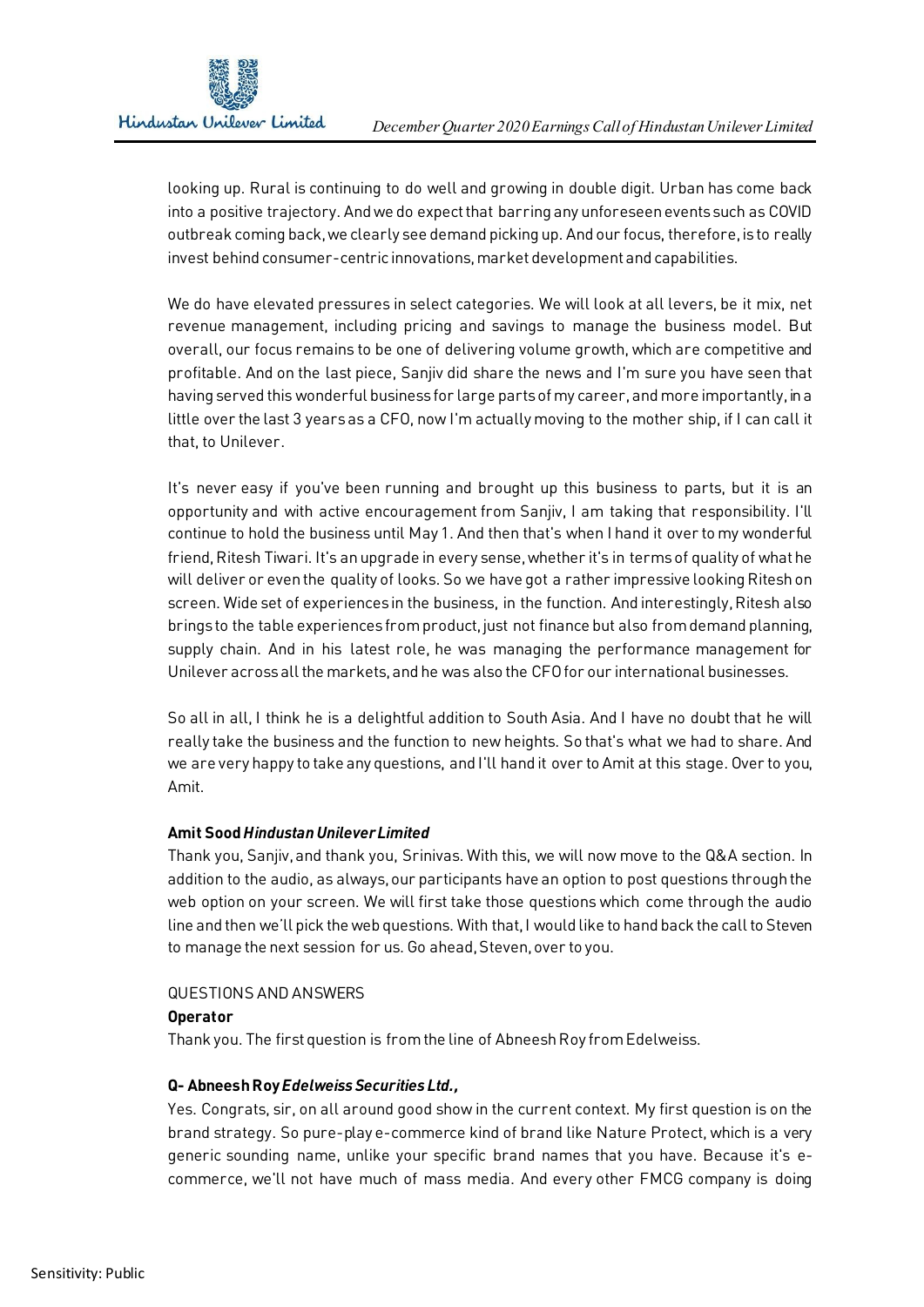

similar strategy, either in terms of product or in terms of naming.So,how do you scale up these kind of products, any learningsfrom Ayush? Because essentially, it is again the natural kind of positioning.

And similarly, on the Lifebuoy laundry sanitizer. Lifebuoy is more of a skin/body wash. So, taking that to fabric, how does it work? This is my first question.

# **A- Sanjiv Mehta** *Hindustan Unilever Limited*

Abneesh, a very happy new year to you. From being an analyst, now you're becoming a marketeer. Nature Protect, at the end of the day, it is a brand which is based on credentials of neem which is a very distinct property and antiseptic property, cleaning properties and that's the reason we are focused on neem first in the south of India and in e-commerce. And depending on the success, which we are very optimistic about, we will not restrict it just to ecommerce. But initially, we have put the brand over there. And for us, we have a lot of learning. We have learningsfrom Indulekha, which has been absolutely a fabulous success. And we have learnings from our brands like Hamam. We have learnings from brands like Lever Ayush.

So, we put them in whenever we look at new launches. As far as brand extensions are concerned, these are carefully thought through. And only when a brand has the property to move to adjacencies that we take it over. So,the steps that we have taken on Lifebuoy, which is an extremely strong brand and has got very clear health credentials, antibacterial credentials, and that's the very thought through decision that we have taken. And we are, again, very optimistic with all the extensions that we have done that more than fewer will prove to be good success in the marketplace.

## **Q- Abneesh Roy** *Edelweiss Securities Ltd.*

Right. My second question is on Oral Care. So,second consecutive quarter of double-digit sales growth. For the past many years, this has been a tough category for you in terms of market share. And you have called out also many times that it is a WIP. So, are you now calling it as structural? And in the category, naturals is growing faster. So, how are you playing there? And is Sensodyne in the portfolio helping or is it something which will pan out in the future?

## **A- Sanjiv Mehta** *Hindustan Unilever Limited*

No, please. The numbers that we have quoted you do not include Sensodyne because Sensodyne, we are just doing a distribution.

# **Q- Abneesh Roy** *Edelweiss Securities Ltd.*

So from a distribution, sir, my question was from a distribution scale up and that advantage, not from the number.

# **A- Sanjiv Mehta** *Hindustan Unilever Limited*

Not really from that perspective. I think both Close Up stands on its own right. It is absolutely a fabulous brand standing on the freshness platform and appeals immensely to the youth. And we are very pleased the way Close Up has performed. The good bit has been that we are also seeing strong traction on Pepsodent. But on Pepsodent, I would still say there is more work to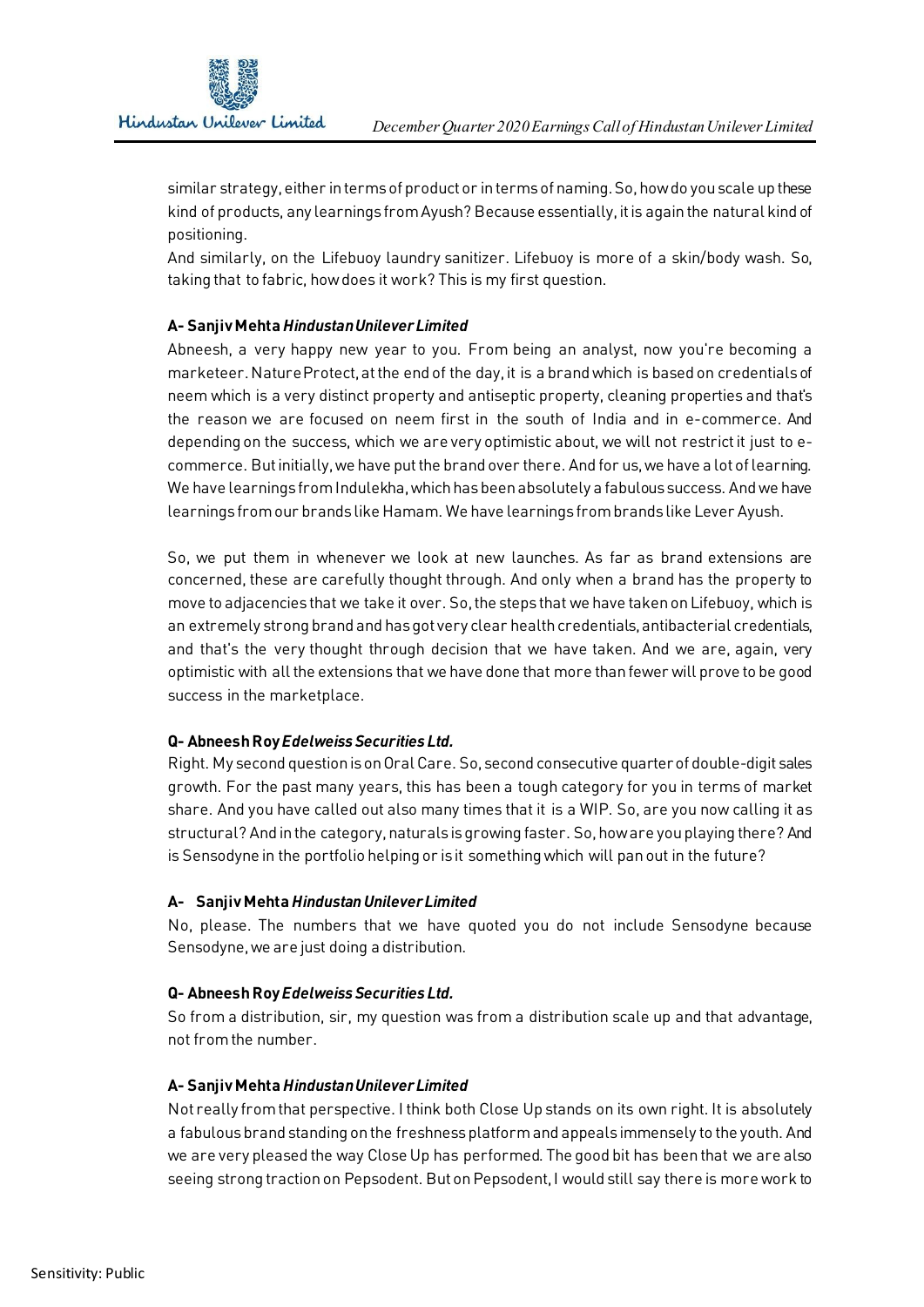be done. Yes, that is still working progress. But as far as the overall Oral Care category is concerned, last couple of quarters have been very heartening for us with the performance.

# **A- Srinivas Phatak** *Hindustan Unilever Limited*

And specifically on naturals, yes, it has indeed been a high demand space. While we've had some play with Ayush and others, we're also looking at opportunities and a strategy in terms of how to handle it differently. And in due course, you will see more action there as well.

# **Q- Abneesh Roy** *Edelweiss Securities Ltd.*

Right. My last question, sir, is on the recent PH issue. The competitor is claiming INR 400 crore run rate and 10x from there in 5 years. So, my question is, do you need to launch something here differently? All the campaigns which you're already running, those should be more or less enough to our numbers?

# **A- Sanjiv Mehta** *Hindustan Unilever Limited*

Abneesh, I'll only tell you one thing. See, I don't want to comment on what others say. But as far as we are concerned, we know how to protect ourselves, and we will protect ourselves. This, let me be absolutely clear about it.

## **Operator**

The next question is from the line of Warren Ackerman from Barclays London.

# **Q- Warren Lester Ackerman** *Barclays Bank PLC*

It's Warren Ackerman here at Barclays. I hope everybody is safe and well. Can I ask two questions to you, please.

The first one is on your Nutrition division. You mentioned nutrition opportunities in 2021 on innovation, you mentioned finishing the job on go-to-market and distribution and nutrition synergies. I'd be very interested if you could touch on each of those 3 buckets. And what do you actually think you can do on top line, on margin and on distribution of Horlicks as you bed in the acquisition and it moves into the organic growth? If you can just frame the opportunity for us into the medium term, that would be really, really helpful.

And then the second one is just around the kind of domestic organic growth. Nice to see the acceleration in the quarter. And it's nice to hear you're being so upbeat about the outlook. But I guess when I look at it, you've got the Home Care division negative 2%, but you've got Food & Refreshment plus 19%, and you've got the improvement coming through on discretionary and out-of-home. But clearly, as we go into 2021, some of those categories are going to sort of move in different directions. I guess Home Care is going to increase and Food & Refreshment might normalize. Can you kind of maybe look at the crystal in your crystal ball, how we should think about the moving parts by category and channel as we look forward 12 months?

──────────────────────────────────────────────────────────

## **A. Srinivas Phatak** *Hindustan Unilever Limited*

───────────────────────────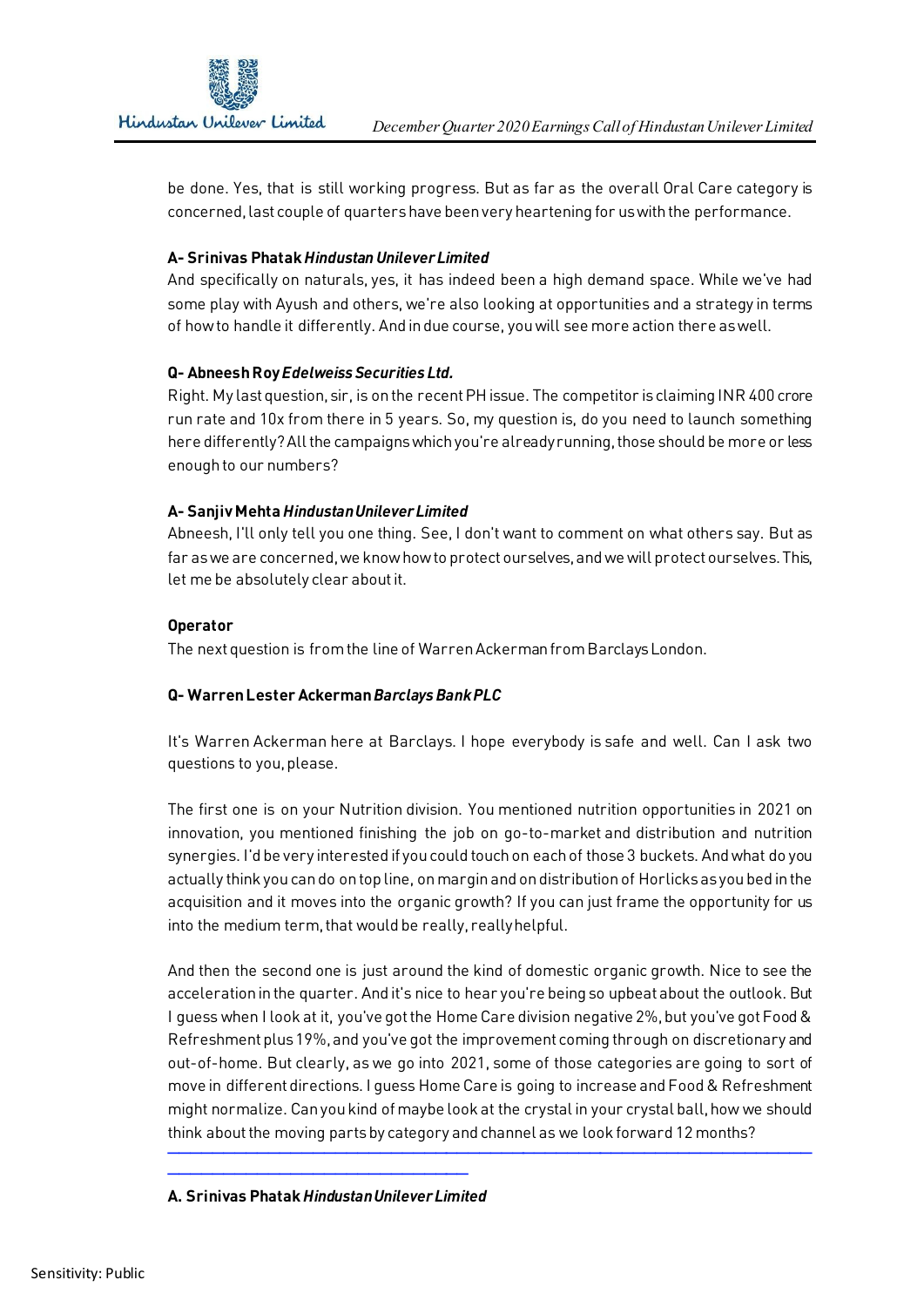

Yes. So thanks, Warren. Two interesting questions, and I'll give my bit first, and Sanjiv can add on. I think let me take you back to the Nutrition business case. When we actually look at the acquisition, clearly coming through from a perspective of very strong brands, a clear consumer need where you can actually transfer through the variousstages of life cycle of people, right from child to an adult. Our overall category penetration being around 24%, 25%, which also means it's a massive market development opportunity.

If you think about distribution, clearly with Hindustan Unilever's reach, we said that we will have advantages of about 2.5 to 3x the distribution reach. And therefore, we also said, when we look at our portfolio, you can play the high sciences, you can play the base. If you look at the formats, you can play the large pack, you can play the small packs. So there are multiple levers to get growth. And therefore, if you said into the medium term our objective was to grow this business in double digit and we talked about synergy realizations in the bottom line to close to about 1,000 basis points. So that really was the construct of where we were.

Important to highlight that this business actually has come into our fold only from April of this year because the whole regulatory process took more than 15-odd months, not much we could have done earlier. But if you really see from a first 9 months' perspective of a large integration of the kind that we have done, it's been one of the best integrations in the FMCG space and for Unilever by far. If you start to see, yes, we did have some supply challenges given some industrial relation issues in a quarter, we also had some very tough lockdown months in the country.

The good news is all of that is behind us. The business is picking up traction. We have seen a double-digit growth. We were comparing with what GSK did in its base. Clearly, the momentum and the trajectory have now started to pick up.

I had talked to you about the 2 key brands, being Horlicks and Boost. Both the brands have grown in double digits. We have taken Boost national. And in Horlicks, we are doing multiple things, the dialing of communication on one side, introducing new packs, such as an affordable pouch pack. At a certain time, we will look at doing a sachet, a low price offering, which also enables us to drive penetration. And Sanjiv spoke to you extensively about the high sciences change.

So interventions coming through on portfolio. Communication, you've already started to see it take a very different cue. I believe it, again, works well. So,if you start to see, we started to put the wheels in motion on many aspects relating to portfolio.

The second aspect is going to be go-to-market. To date, we are taking the easy pickings and the early wins and doing multiple things. In some cases, we are combining distributors between nutrition and HUL, they're handling the combined business. And in some cases, we are synthesizing and going deeper into rural areas. The other place we also started some work is the chemist channel and the medical marketing program. So some of those benefits have started to come in.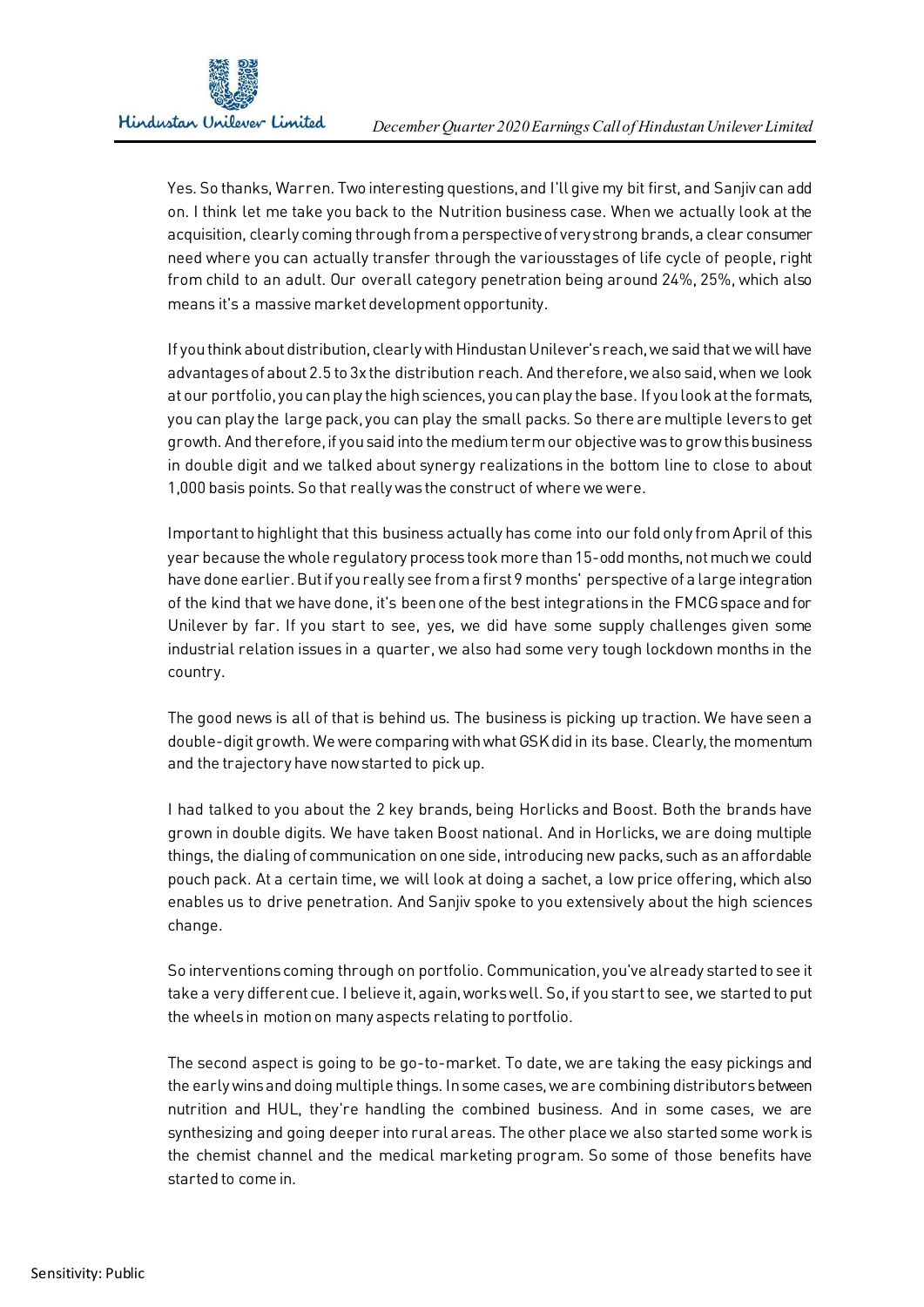

The big advantage for us is, if you really see, it's a big algo-driven distribution model because we have the widest retail coverage in India by far. That actually means that we have to put out a larger assortment in stores, and we need to replenish those stocks at a certain frequency. To really run that, you need the full power of the analytical engine, which is able to not manage us at a distributor level but at a store level.

So,we've always been clear saying that into the second half of the year, once we finish the SAP integration and then the CD systems integration, we'll start to see the big juice coming through from a distribution side. But all in all, I think many levers in motion, both on portfolio as well as in channel, and let's do acknowledge that some of this takes time. This business had massive potential, but this was not running in the rhythm of double digit. And that's exactly where we are trying to take this to, and we're very pleased with the performance to date.

If I look at the bottom line synergies, we are significantly ahead of our plan. If I were to contrast, and I said 1,000 basis points over medium term, if you really look at the first year, perhaps we are actually we have done better than first year. We have actually done better than the second year synergies and somewhere we are between 2.5 to 3 years in terms of getting the monies upfront. So all the hypothesis that we said in terms of media, promotions, buying savings, have started to come through. And we're also using some of that to invest behind product and product quality. So if I were to bring home the total answer, I think progressing well from a growth perspective, more to be done, significantly better from a margin and cash realization point of view.

If I take your second question yes. So if I take a second question, and I'll also ask Sanjiv to come in here. You are indeed right that, look, there will be a bit of a rebalancing of portfolio, health, hygiene and nutrition in some parts. And when I say some parts such as hand sanitizers, hand wash will start to come down a bit. But having said that, within that, we've got large Home Care business. Home Care business will pick up. Home Care for us, over 3, 4, 5 years has actually grown in high single-digit and has been a huge value-accretive business. So clearly, that rebalancing, even if it were to happen, we start to see that the numbers will continue to be high.

I also talked to you about the structural attractiveness of our discretionary categories. I spoke about Lakme, I spoke about Skin. We definitely expect them to start to pick up. And in Ice Creams, which has been an out-of-home business and took a big beating and our food solutions businesses, we'll also start to see traction and come back as out-of-home consumption picks up. Even if the aggregates change, the important spaces fundamental for the business are extremely well positioned. Now the big question is, yes, we are seeing consumer demand pick up. Yes, we are seeing the economic activity pick up. The pace of recovery and the pace of expansion is still a bit of an unknown. But within that construct, I think the portfolio is very well positioned to go ahead of the market. And with a bit of little luck and COVID staying away, I think, in the great space to drive momentum.

Sanjiv, any comments on the growth story?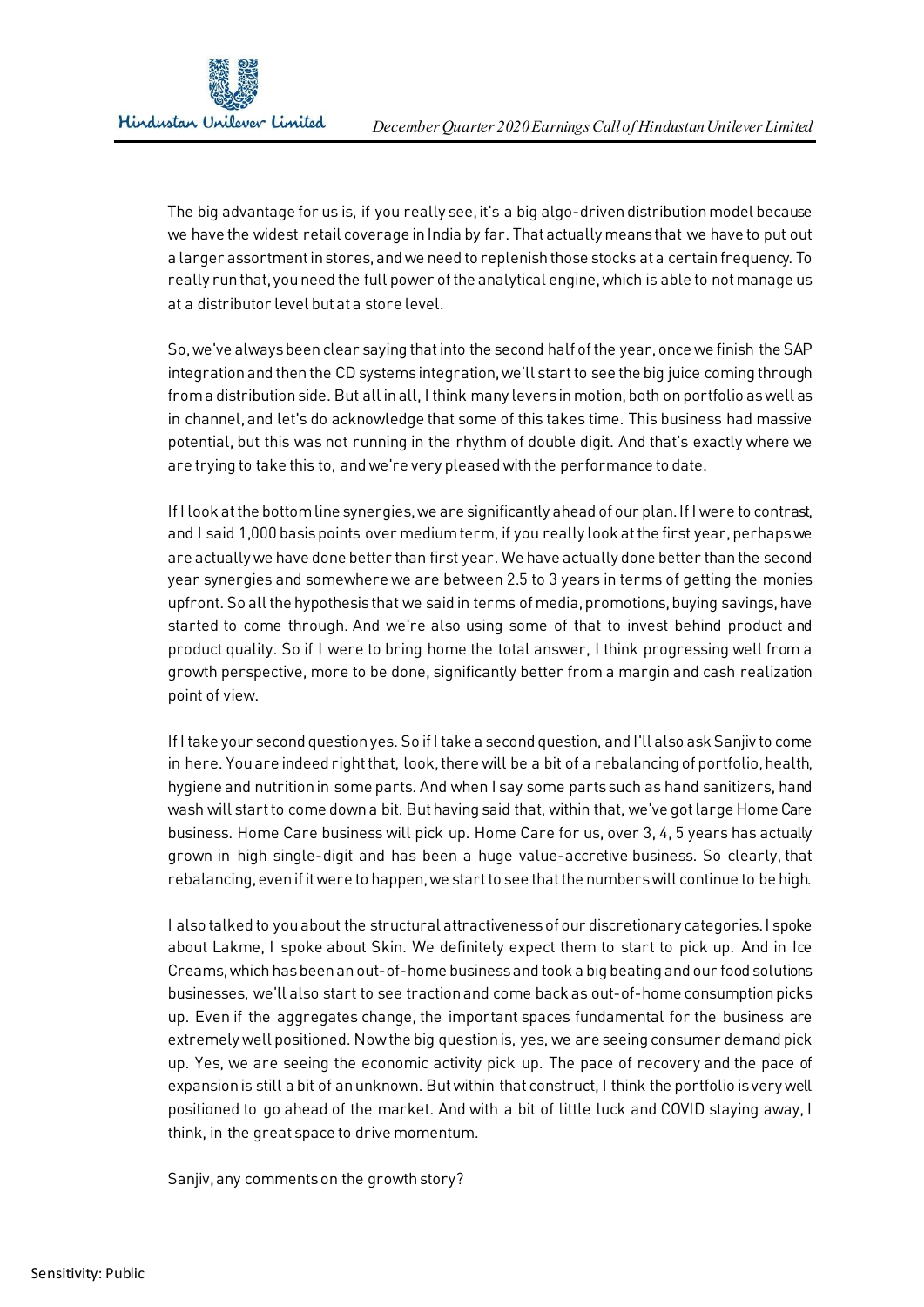# **A. Sanjiv Mehta** *Hindustan Unilever Limited*

No. And the other bit of of-course is how the vaccines get rolled out. India has a very ambitious plan, and it has started well. And I believe with the vaccine because the mobility will increase tremendously. And today, if you were to deaverage the country, rural and GT are doing very well. And urban and modern trade, for reasons of lack of mobility, have not been doing well. So if the vaccine rollout happens the way the government has planned it out, then I think we will clearly see the urban demand also coming back. And with urban demand, that would imply that the modern trade would also come back. And which means that some of our discretionary categories which have got hit, like Srini alluded to, should start bouncing back.

## **Operator**

The next question is from the line of Avi Mehta from Macquarie.

## **Q- Avi Mehta** *Macquarie*

I just wanted to revisit your comment on the Foods & Refreshment margin. Despite there has been a sequential drop in Tea prices and GSK performance improving, could you explain why there has been a moderation in margin performance?

## **A- Srinivas Phatak** *Hindustan Unilever Limited*

Yes. So a couple of elements. Definitely, the impact of the inflation, where we have taken a calibrated approach has been one reason because if you see the height of consumption impact of tea, which was bought earlier, came together in December quarter. And I think we have to be calibrated with the pricing because there's a massive opportunity to unlock from the unorganized sector. And it's a calculated business decision we have taken, I think, which is serving us well. You get sometimes opportunities to really gain significant volume shares and hold on to the franchise and that's what we've done.

The second element, which I also spoke to you that we've also been dialing up significant investments in our F&R category from a BMI line, whether it's really investing behind nutrition while the gross savings continue to be healthy. We've invested behind our packaged foods. We've invested behind our BMI in the category. And we're also starting to invest behind some of the capabilities for future. So the combination of that has really meant that, from a segmental perspective, we have seen a bit of a dip in F&R. But as an important comment that we make is that, it's important to make that investment. And I think if you get the right volume trajectory growing, which we are, I think we'll be well positioned to really pull back margins.

Important to understand that these are inflations, which have never been experienced in these categories over a decade. And this is exceptional. And we have got enough of history to say you don't go and price all of that. You lose consumers, you lose the franchise, getting them back takes much longer and seriously expensive. And it's worthwhile being calibrated, taking a bit of a knock in margins, managing it in your portfolio and getting that growth trajectory going on. And that's exactly what we're doing.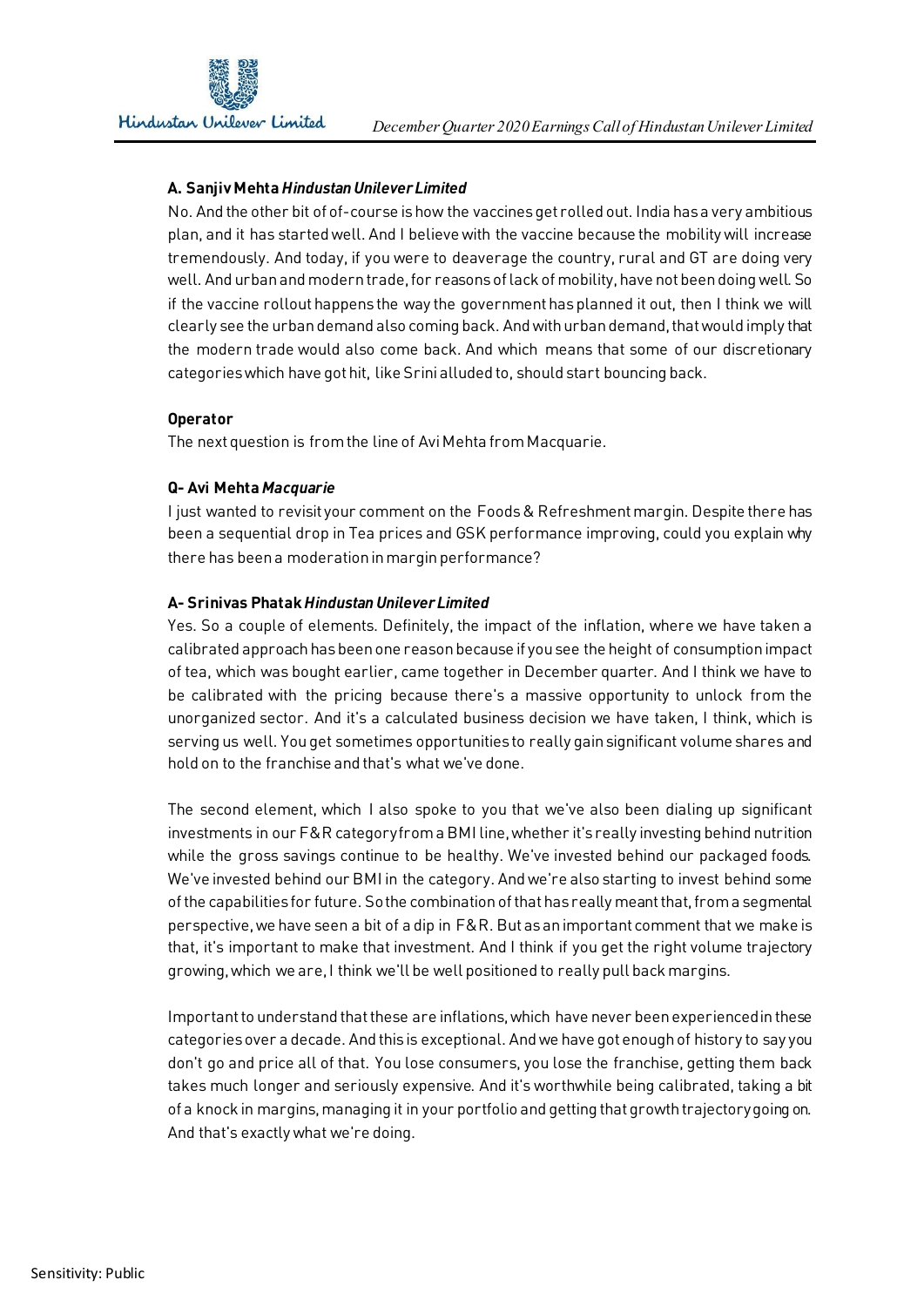

# **Q- Avi Mehta** *Macquarie*

Sir, I appreciate that. Let me rephrase the question. Is it possible for you to give us an impact of the investments that we would have in this? Because as you alluded that some of these investments will continue, which is where I'm coming from.

# **A- Srinivas Phatak** *Hindustan Unilever Limited*

We don't start to dissect some of them at a category line level. We haven't done that, and I don't think we need to do that. Rest assured, we know how to protect the business model and we will. And if it means a quarter or 2 of slightly subdued margins, don't worry about it. We know exactly how we are playing this game.

# **Q- Avi Mehta** *Macquarie*

Fair enough, sir. Lastly, just a bookkeeping bit. When you highlight the 5% odd growth that we would have seen in the Nutrition business on a 9-month basis, we are looking at the 9-month equivalent for the INR 4,542 crores sales number that we had shared in the GSK presentation. Is that understanding correct, sir?

# **A- Amit Sood** *Hindustan Unilever Limited*

On this front, what you need to know is we are talking only domestic business. And the GSK reported numbers also included the exports business. Hence, it will not be like-to-like comparison. And looking at 5% growth on base period reported numbers, and then arriving it for the reported numbers for HUL Nutrition business should be.

## **A- Srinivas Phatak** *Hindustan Unilever Limited*

So our exports goes into our subsidiary, whereas what you see also here is on the stand alone. If you can connect with Amit, he will be to help.

## **Avi Mehta** *Macquarie*

Sure, I'll take this off-line. No issue.

───────────────────────────

───────────────────────────

## **Operator**

The next question is from the line of Percy Panthaki from IIFL.

## **Percy Panthaki** *IIFL*

Team, congrats on a good set of numbers and, Srini, congrats on your promotion. Basically, my question is on the categories impacted by COVID. So, if I look at how it started off in Q1, basically, Skin Care was the worst affected, 40%, 50% down. And now it has become almost flat. Whereas your detergents business is probably a couple of percentage points down. So today, Skin Care, on a Y-o-Y basis, is growing better than detergents, which to me was a little bit shocking to see this data point. So I just wanted to understand what is it that is constraining the detergent growth which is clearly a category affected by COVID, but also, I would guess a category less affected by COVID than what Skin Care is.

──────────────────────────────────────────────────────────

──────────────────────────────────────────────────────────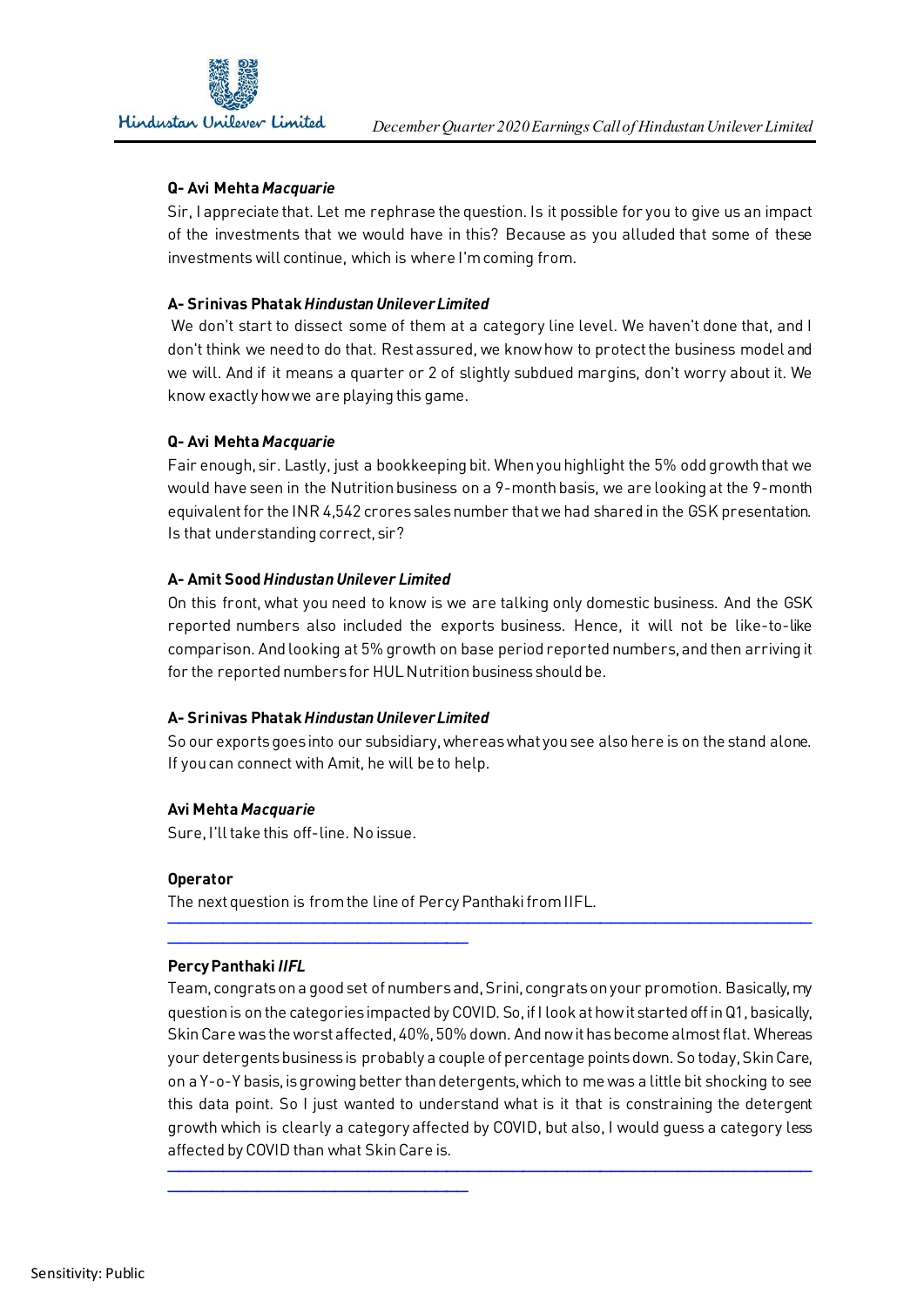## **Sanjiv Mehta** *Hindustan Unilever Limited*

No. I think, Percy, you have missed a very important point, which is the winter portfolio and Skin Care. Yes, winter portfolio went up majestically with the cold wave happening in most parts of the country.

──────────────────────────────────────────────────────────

## **Percy Panthaki** *IIFL*

Okay, so adjusted and that's the Q2 to Q3 delay which happened, that is the thing which is sort of causing. Approximately, what would be the impact of this change in phasing of sales from Q2 to Q3?

──────────────────────────────────────────────────────────

#### ─────────────────────────── **Srinivas Phatak***Hindustan Unilever Limited*

───────────────────────────

So Percy, look, we've never split up our winter between month and quarter. So I'm not going to do that. Look, I'm also seeing a bit of effect coming through in January, which we never used to see earlier. So I think the whole picture is when we get to then start to see the full season, which I think we'll get a better handle around mid-February, yes, because the sales start somewhere between August-September. And this time, given the intensity of the winter, we are seeing it go a bit further. So perhaps it's something we can revisit at a later date.

The other element important to understand, Percy, is there is also a bit of a pent-up demand. We underestimate the need of consumers wanting to look good and feel good. So call it a bit of a lipstick effect or call it whatever, with lockdowns coming off, we are also seeing a significant improvement in categories such as Colors and Lakmé. The first instance is even in some of the social gatherings, you've now started to see a big step-up and people are meeting. People are wanting to look good and feel good. So there's a lot of hair products in consumption picking up. The negative growth in Lakmé and Colorshave come off at a dramatic pace. To be honest, the last 3 months, has been a big pullback. A lot of laundry. Again, I think what happens with our laundry is the size and the magnitude of our business means that we are addressing the needs of all consumers, premium, mid and mass.

While premium has continued to be robust and continues to grow well, at an aggregate, if I need laundry to move -- because end of the day, it's a sizable part of my business, I need a lot of rural to come back in. I need a lot of consumers who consume Surf Easy Wash at INR 10 to come back in. And they come back in when schools, colleges and offices start to open. So multiple ways to look at it. We are indeed in strange times. Give it a quarter, and I think you'll start to see a much better reflection of where the underlying demand is.

## **Sanjiv Mehta** *Hindustan Unilever Limited*

───────────────────────────

Yes. And we are very pleased with the strength of our laundry portfolio. And it is still -- even now, the volume shares are looking very robust. I'm very confident that as people start moving out, laundry will come back to its growth patterns, which have been fabulous over the last several years.

──────────────────────────────────────────────────────────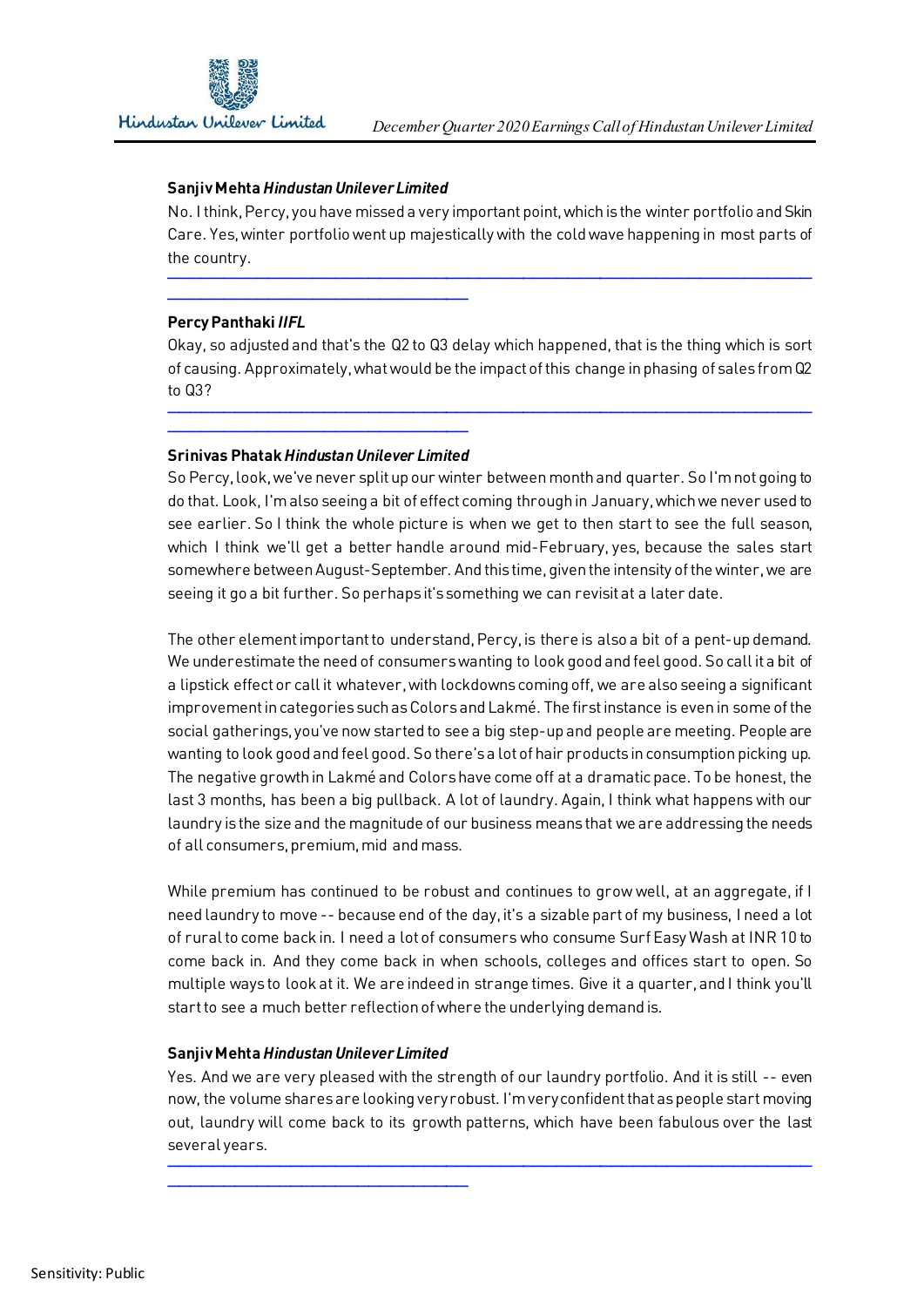# **Percy Panthaki** *IIFL*

Understood. Second question is on margins. And maybe you will feel it's a rather unfair comment because this is an exceptional year, but you typically sort of used to have this sort of guideline that we would grow more margins modestly on a full year basis, which obviously, in the beginning of the year, only you said that this guideline will not apply for this year. But now that you've seen demand, except for a couple of products to come back so strongly across all product categories, what is it that is now holding us back from taking price increases where necessary? And a corollary to this question is that since this year, we have missed out on the margin expansion. Next year, would you sort of look at a slightly higher than normal margin expansion to make up? And on a 2-year basis, the run rate would be more or less equalized or that doesn't work that way?

──────────────────────────────────────────────────────────

#### ─────────────────────────── **Srinivas Phatak** *Hindustan Unilever Limited*

It doesn't work that way, Percy. Firstly, look, yes, demand is looking good, demand is picking up. But 4 months ago, 6 months ago, the picture was quite difficult, and you know that very well. Sometimes, I think we just miss how fast some of these changes can happen and how important it is for one to be calibrated in the way you manage this. And I think both are important. If you start to see the inflation which has come through in categories such as skin cleansing, and it's an evolving picture or theme, these are the kinds of inflation which are say, 50%, 60%, 70%. We haven't had these kind of inflation for many, many years.

You can price in the short term, everything looks good. You'll get price growth, you'll maintain margins, and you'll structurally lose your consumers because of the affordability issues. And that's something clearly we don't want to do. And therefore, we have been calibrated, but we will price, yes? It's not a question of saying we will not price. And actually, better word is judicious rather than even being calibrated. So,we are continuing to look at opportunities. We are continuing to price. And we will do that.

At the same time, we are also significantly investing for growth. And if you see our model starts to work, when the full portfolio starts to play, that means I have Home Care grow, I have BPC grow and I have F&R grow. So without getting ahead of ourselves into 2 years and trying to make it up, the model has always been of a profitable volume growth. Now you would have seen that when the equation works well for us, in years, we have had margin expansions, which have been even upwards of 200 basis points, significantly ahead of what we wanted to do so much so that all of youstarted to ask is what does modest even mean for us? But then there are years and quarters where the equation doesn't hold.

So suffice to say, we want to focus for the next couple of quarters in capturing growth, being sensible, and if it means a little bit of margin dilution from where we are on a sequential basis, it's not bad, at 24.5% EBITDA margin is very healthy. But when we start to see that growth trajectory, our ability to dial up margins, I mean, we've got plenty of levers. So, leave it with us. And then we will come back to that modest, whether the modest will cover 1 year or 2 years, let's start to talk about the next couple of quarters. Because for us now, I think it's getting the growth trajectory going, with a sensible business shape, I think that's the model that works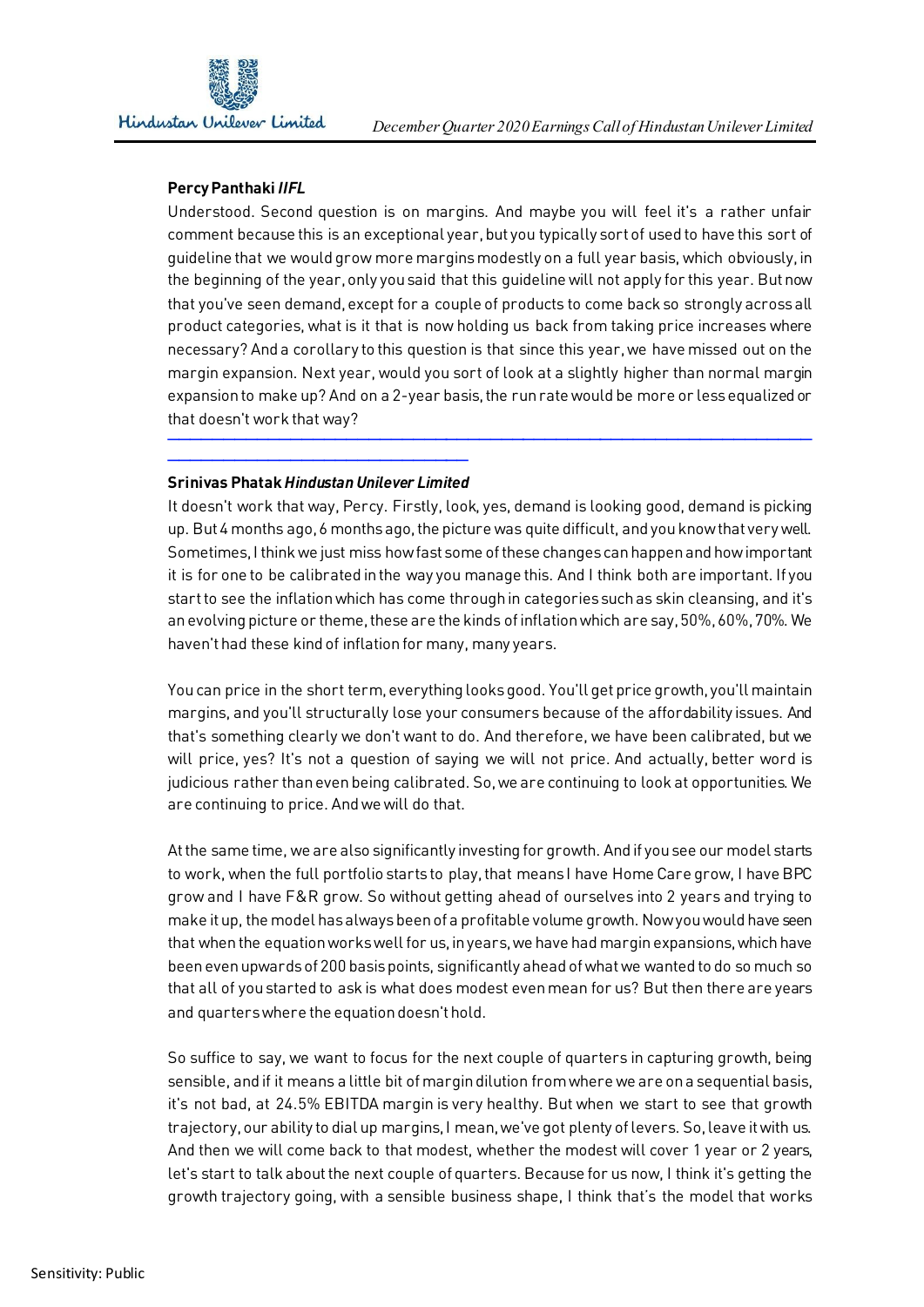very well. But rest assured, profitable volume growth is at the centre of where we are. Once we get this period the way we want to navigate it, we will come back to our plans of competitive growth and modest margin expansion.

──────────────────────────────────────────────────────────

──────────────────────────────────────────────────────────

#### **Operator**

The next question is from the line of Rajesh Kothari from AlfAccurate Advisors.

#### ─────────────────────────── **Rajesh Kothari** *AlfAccurate Advisors Pvt. Ltd*

──────────────────────────────────<del>─</del>

Sir, one question is basically from a strategic perspective. If I look at this quarter, apart from Home Care, most of your businesses have shown now decent numbers. This is unlike FY '18, FY '19 and also first 9 months of FY '20, where growth was a little bit subdued from 7%, 8%, 5%, 9% kind of thing. So do you think that most of the work in progress areas are now getting kind of rectified? It is working fine? So that's the first question.

And second question is that from the organization perspective, from the leadership perspective, I'm talking about division-wise, which are the areas which are the sub micro segments, where do you think the work is yet to be done and it requires probably a lot of efforts to further improve the growth over the next 3, 5 years?

──────────────────────────────────────────────────────────

#### ─────────────────────────── **Srinivas Phatak** *Hindustan Unilever Limited*

So, Rajesh, you've covered a very wide spectrum. And I think on the first part of your question, I think we have spent a fair amount of time talking through growth, whether it is through the lens of divisions, whether it is through the lens of health, hygiene, nutrition, discretionary or out-of-home, whether it is through the lens of 7 of our divisions growing in double digits. We also spent enough time explaining some of the dynamics from a Home Care point of view. If you look at the aggregate, I think that starts to give you a good picture in terms of where we are.

On the second part of your question, I thought it was a very wide one. You talked leadership. You had also talked portfolio, and you also talked a horizon of 3 to 5 years. Tough to answer all of them in a results call. I think there are more opportunities -- letme put it this way, there are a couple of parts where we have more work to do. As Sanjiv said, in Oral Care, where Close Up has been doing well, Pepsodent has been a bit of work in progress, Naturals there is a bit of work in progress for us. So that's one cell, I think, we have more work. If you look at deodorant and male toiletries, again, a small part of our business, work to be done.

But if you're seeing, I think, the bigger opportunities in the whole space of how do we digitize, how do we reimagine HUL? And there's a comprehensive program. And I think if we do that well, it will augur very well and set us up for future. So to be honest, for us, it's less about some of the troubled cells, but it's really about reimagining the company to capture the growth opportunities. And I think that's where our focus is. I know you have some more strategic questions. I would suggest you connect with our Investor Relations team, and they will be able to give you better and more detailed perspectives.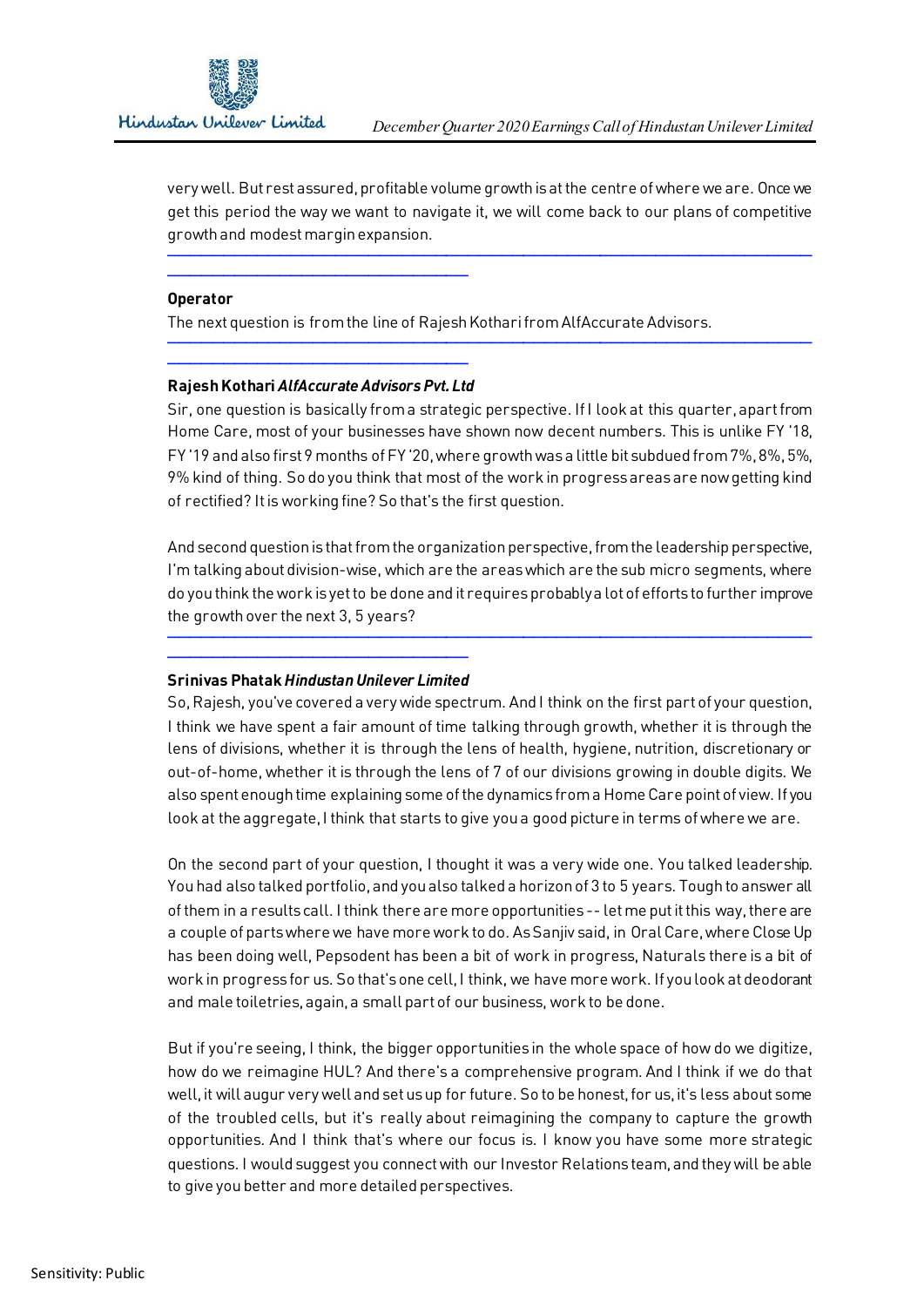

#### ─────────────────────────── **Rajesh Kothari** *AlfAccurate Advisors Pvt. Ltd*

Sure, sir. If I can add this last question, in terms of the margin, just continuing from where the previous analyst left, in terms of the while it is, of course, difficult to increase the price when the raw material inflation is very high. Do you think the initial signs of reducing promotion, which has already started from January, which actually results into the higher margins?

──────────────────────────────────────────────────────────

──────────────────────────────────────────────────────────

#### ─────────────────────────── **Srinivas Phatak** *Hindustan Unilever Limited*

───────────────────────────

───────────────────────────

So Rajesh, there are multiple levers to play margins. There is mix, there is price, there is terms of trade, there is savings agenda, there is overheads. We continue to do all of that. And we will continue to drive them. So there is no one short answer to it. But suffice it to say, we look at all levers.

We are conscious of time. I think we also want to take some questions from the web. Amit, if is there a way I can just access it here to pick them up, please, and I can answer.

──────────────────────────────────────────────────────────

Question which came from Vikas Maheshwari as an individual investor. What is the growth ex GSK?

I think we have clarified that excluding GSK, 7% is our USG, 4% is really our UVG, underlying volume growth.

──────────────────────────────────────────────────────────

Kirit Kapadia has asked a question, why is the company not taking strong legal action against sebamed?

I think, Kirit, we have taken legal options. We have taken some of them, and we are also exploring others. More importantly, we're also taking many actions to educate our consumers. Because soap is not all about pH, it's about cleansing, and it's also about care. And I think we are doing all the right actions to educate the consumers and communicate our proposition. And you will see more of this going forward.

──────────────────────────────────────────────────────────

Hasmukh Vishaya wanted a color on the growth of the Home Care subcategories, and

I think we have covered that, Hasmukh.

───────────────────────────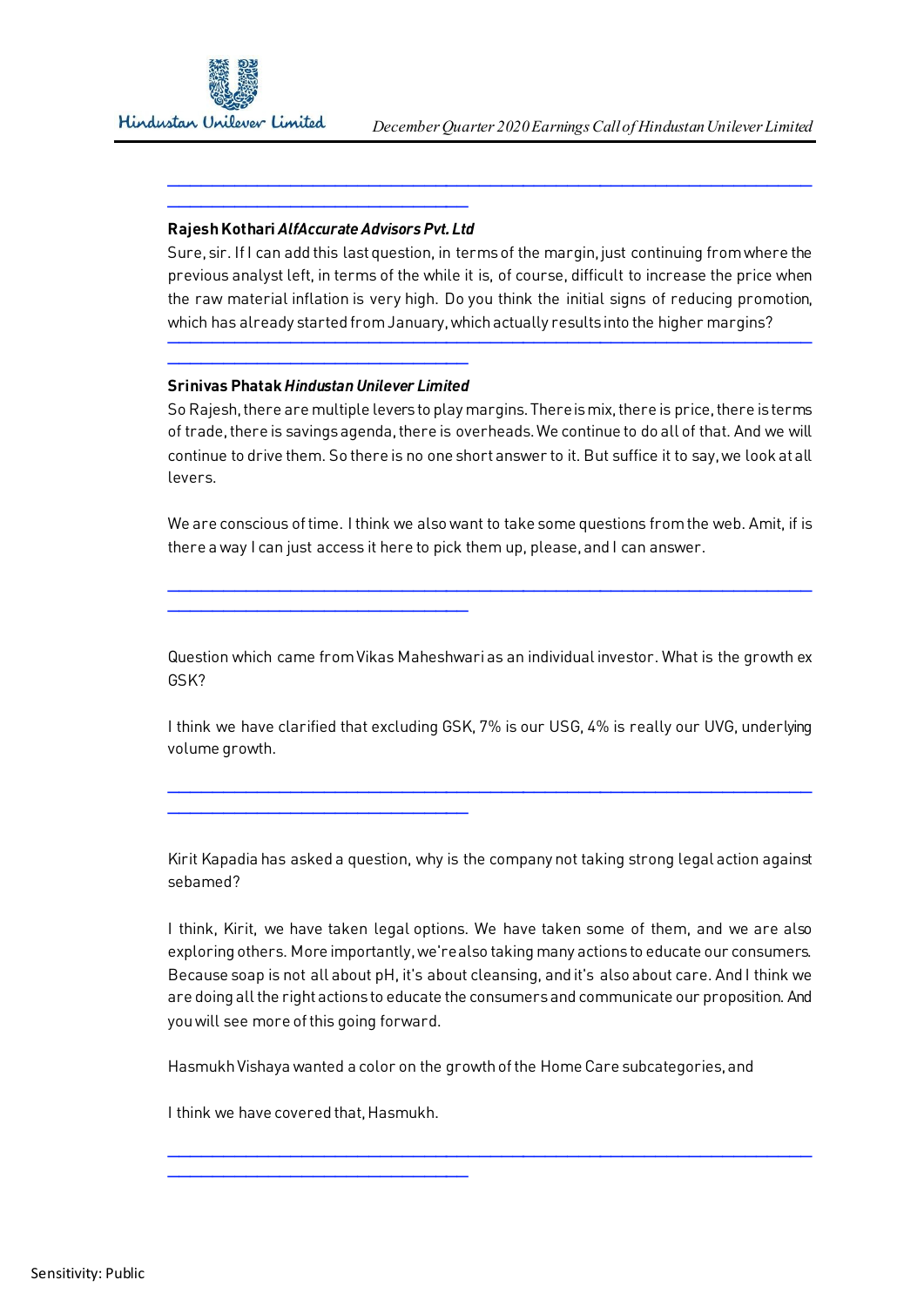Jason Gindodia from AlfAccurate Advisors. Recent pricing actions suggest that focus has shifted from margin improvement to sales growth and market share. Is there a strategic shift for the company's targets? Does this mean that the margins will remain flat for the next 3 years?

I think that we have discussed this in detail. We have discussed this in terms of what is the focus for the next couple of quarters and the rationale for it. I also said that we are committed to a model which is competitive growth and modest margin expansion. But for the next couple of quarters, I think we have a clear priority in terms of getting growth while protecting our business model. And that's an important one I keep reiterating, protecting the business model means time to hold it where we are with a certain flex. We are not talking about diluting big. We're not talking about expanding big. Important to understand that because we are healthy margins. Our model is one of growth which is competitive and growth which is profitable.

──────────────────────────────────────────────────────────

Rashmi Uppal from Novozymes has congratulated me. *Thank you.*

───────────────────────────

───────────────────────────

───────────────────────────

She's absolutely said more power to team Sanjiv. For sure, I continue to be always invested into this business and proud of this business.

──────────────────────────────────────────────────────────

*So I absolutely agree to more, more power to Sanjiv and team HUL.*

Chetan, I think we have discussed Home Care in detail. Your question again was on decline on fabric care.

──────────────────────────────────────────────────────────

Alok Shah from AMBIT Capital. Has sequential rural growth remained at similar levels as it decelerated, would the company focus more on ad spend or channel trade spends and promotions?

I think on the first part, rural has continued to be just going well and has been resilient and has been growing in double digits. I think that has helped so far. With regard to our spends, look, while the principles is in an environment like this, we would want to give value to the consumers. We would definitely want to invest behind our brands. That's always been our philosophy. But we will also make sure that our spends in channels are competitive. And with respect to promotions, we will not flinch if we need to do something to defend. And there are certain promotions, not all of them are bad, they serve purposes of brand growth, channel expansion. And in those cases, we also need promotions. But if I were to give a priority in inflationary environment, I will say value to the consumers and invest behind our brands would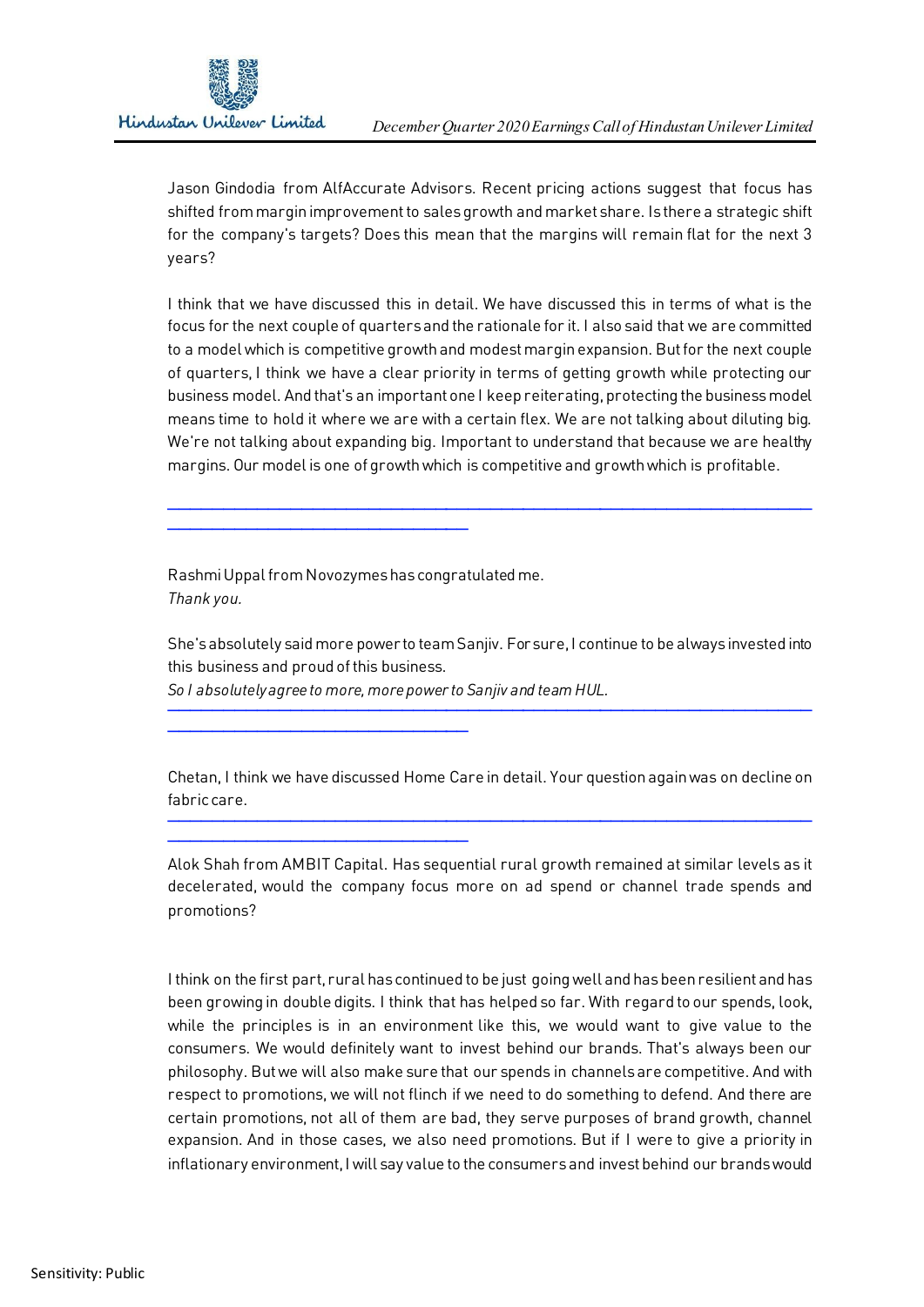be, let's say, our first 2 steps.

───────────────────────────

───────────────────────────

───────────────────────────

Rohit Chordia from White Oak. Could you please spend some time on a few brands that have delivered subpar or below our performance in the past few years, Lux, Lifebuoy, Breeze, Lever Ayush, Citra, Puredermand Pepsodent and what are the learnings?

──────────────────────────────────────────────────────────

Again, a great question for me to pick it up, Rohit. A couple of headlines, and then we can discuss more of this, hopefully, and soon when we'll have an investor conference. Lux has actually picked up quite a bit. Lifebuoy has been stellar performance in the last 12, 18 months. So therefore, I think, Lifebuoy clearly with investments behind product, communication, the benefit that it does has done extremely well. Lux, I think we clarified with some of the relaunch going through with some of the product changes happening, has picked up growth. Yes, clearly, there are learnings from Lever Ayush and some of the aspects of Citra and Purederm. We are building that into our innovation pipeline, but happy to pick it up when we have a further discussion in the course of our investor conference.

So there's a detailed question from Susmit Patodia fromMotilal on margins on the GSK bit. *Susmit, may I request you to connect with Amit and the Investor Relations team, and they will be able to address it in detail.* 

──────────────────────────────────────────────────────────

──────────────────────────────────────────────────────────

Chirag Shah from CLSA. Thanks, Chirag, for your good wishes. Yes, most of the, hopefully, questions have been answered and thankful for that. It's heartening to see 3.4 lakh onboarded on Shikhar and 6x increase in average. Where do we go from here given the SBI tie-up would have multiple incentives? On ground, has SBI helped gain acceleration in retail?

So big opportunity if you are able to onboard more stores into Shikhar, big opportunities are able to drive adoption. Clearly then starts to help us get a better demand signal, gets us to service the demand within the certain periodicity, addresses the needs of the retail shop in terms of space and capital.

The SBI tie-up is an important element and a leg for us. So in the last couple of months, we have done a lot of work with SBI in terms of getting the technology right, in trying to make it simple and seamless for a retailer. It's important that a retail shopkeeper is not the same as you and I. So therefore, there is elements of speed, there are elements of simplicity.

We are piloting in a couple of cities. The traction is picking up, but definitely more to be done.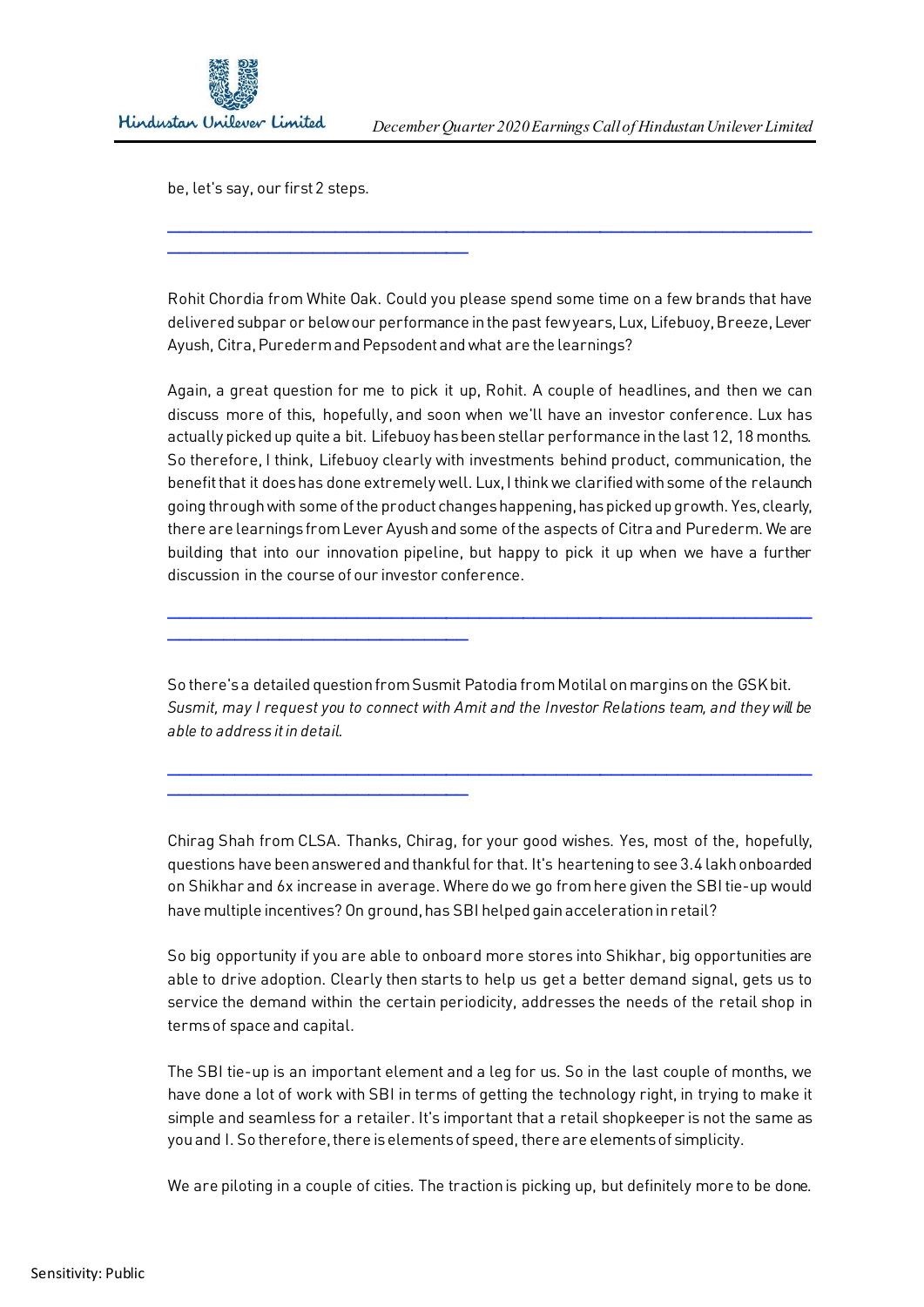──────────────────────────────────<del>─</del>

───────────────────────────

───────────────────────────

And once we have the solution come through well, it will definitely aid Shikhar. It will also definitely aid growth.

──────────────────────────────────────────────────────────

Just a clarification for Mihir Shah from Nomura. Just a clarification on GSK SAP. This was expected to conclude in Jan-Feb and GSK's portfolio was to get access to its distribution. If you can throw light on where is this in this journey and what percentage of benefits have been captured.

So I think I covered some of this in detail in reference to a question from Warren from Barclays. As far as the IT integration is concerned, we have 2 important phases. Our phase 1 happens in February when we do the first transition to the SAP system of the financials and the operations. And in the middle of the year is when we will actually start to bring in the full suite of the CD solutions. Because CD solutions have bolt-on solutions and cover the whole aspects of coverage and assortment and data and analytics, they come in on board. So that will happen towards the middle of the year. In parallel, we are working through our full distributor strategy and multiple levers will start to play out as we move into the second half of the year.

If I now look at Amit Purohit. It's heartening to see launches in the premium segment. Could you please provide some insights into the economy brand in each of these categories since rural is witnessing a strong growth after many quarters?

──────────────────────────────────────────────────────────

So I think Amit, the good news here is that we've got a very robust portfolio, which actually covers the full segment, whether it is from a price perspective or whether it's benefit. And therefore, if you see, I also spoke about some sachet offerings coming in Nutrition. We also talked about a big focus on our Shakti channel. There is also a big focus in terms of rural activation and the assets that we have created. From a portfolio perspective, we continue to always look at a pack price architecture and we continue to introduce formats which are more amenable for rural. In a manner, we are blessed that in most of our portfolio, I think we are well positioned there. I think if we continue to execute it well, we will start to see benefits. Having said that, we continue to look at opportunities.

Premium is an interesting space. I think that's important to capture. Health, hygiene, nutrition is an important space and a space to capture.

──────────────────────────────────────────────────────────

Mihir Shah from Nomura. During lockdown, there were many cost savings like travel and logistics, have these costs started to come back? Any structural cost savings ex GSK that we